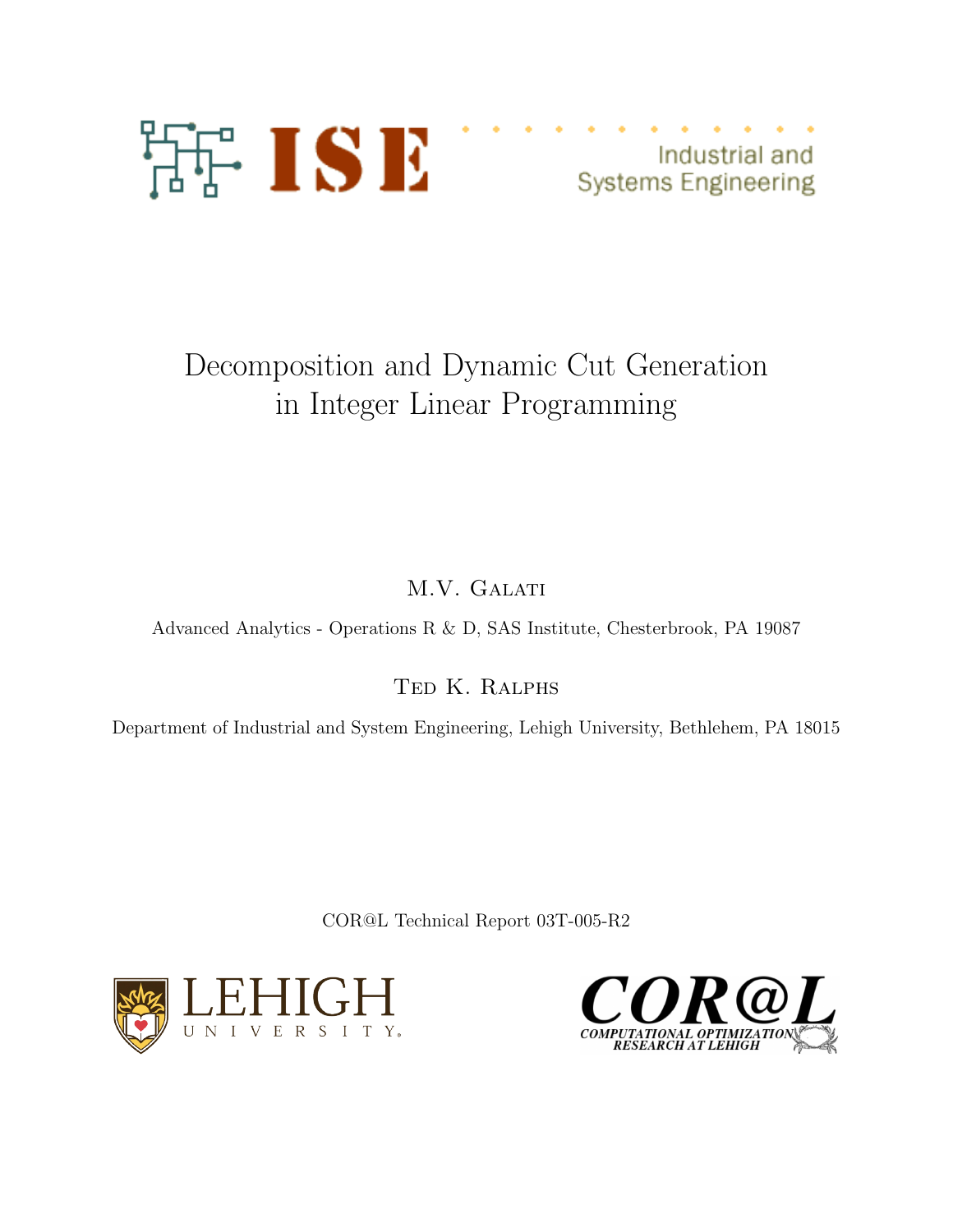## Decomposition and Dynamic Cut Generation in Integer Linear Programming

M.V. GALATI<sup>\*1</sup> AND TED K. RALPHS<sup>†2</sup>

<sup>1</sup>Advanced Analytics - Operations R & D, SAS Institute, Chesterbrook, PA 19087 <sup>2</sup>Department of Industrial and System Engineering, Lehigh University, Bethlehem, PA 18015

> Original Publication: July 9, 2003 Last Revised: August 16, 2005

#### Abstract

Decomposition algorithms such as Lagrangian relaxation and Dantzig-Wolfe decomposition are well-known methods that can be used to generate bounds for mixed-integer linear programming problems. Traditionally, these methods have been viewed as distinct from polyhedral methods, in which bounds are obtained by dynamically generating valid inequalities to strengthen an initial linear programming relaxation. Recently, a number of authors have proposed methods for integrating dynamic cut generation with various decomposition methods to yield further improvement in computed bounds. In this paper, we describe a framework within which most of these methods can be viewed from a common theoretical perspective. We then discuss how the framework can be extended to obtain a decomposition-based separation technique we call decompose and cut. As a by-product, we describe how these methods can take advantage of the fact that solutions with known structure, such as those to a given relaxation, can frequently be separated much more easily than arbitrary real vectors.

## 1 Introduction

In this paper, we discuss methods for computing bounds on the value of an optimal solution to a mixed-integer linear program (MILP). Computing such bounds is an essential element of the branch and bound algorithm, which is the most effective and most commonly used method for solving general MILPs. Bounds are generally computed by solving a *bounding subproblem*, which is either a relaxation or a dual of the original problem. The most commonly used bounding subproblem is the linear programming (LP) relaxation. The LP relaxation is often too weak to be effective, but it can be strengthened by the addition of dynamically generated valid inequalities. Alternatively, traditional decomposition techniques, such as Dantzig-Wolfe decomposition [19] or Lagrangian relaxation [22, 14], can also be used to obtain improved bounds.

<sup>∗</sup> matthew.galati@sas.com

<sup>†</sup> ted@lehigh.edu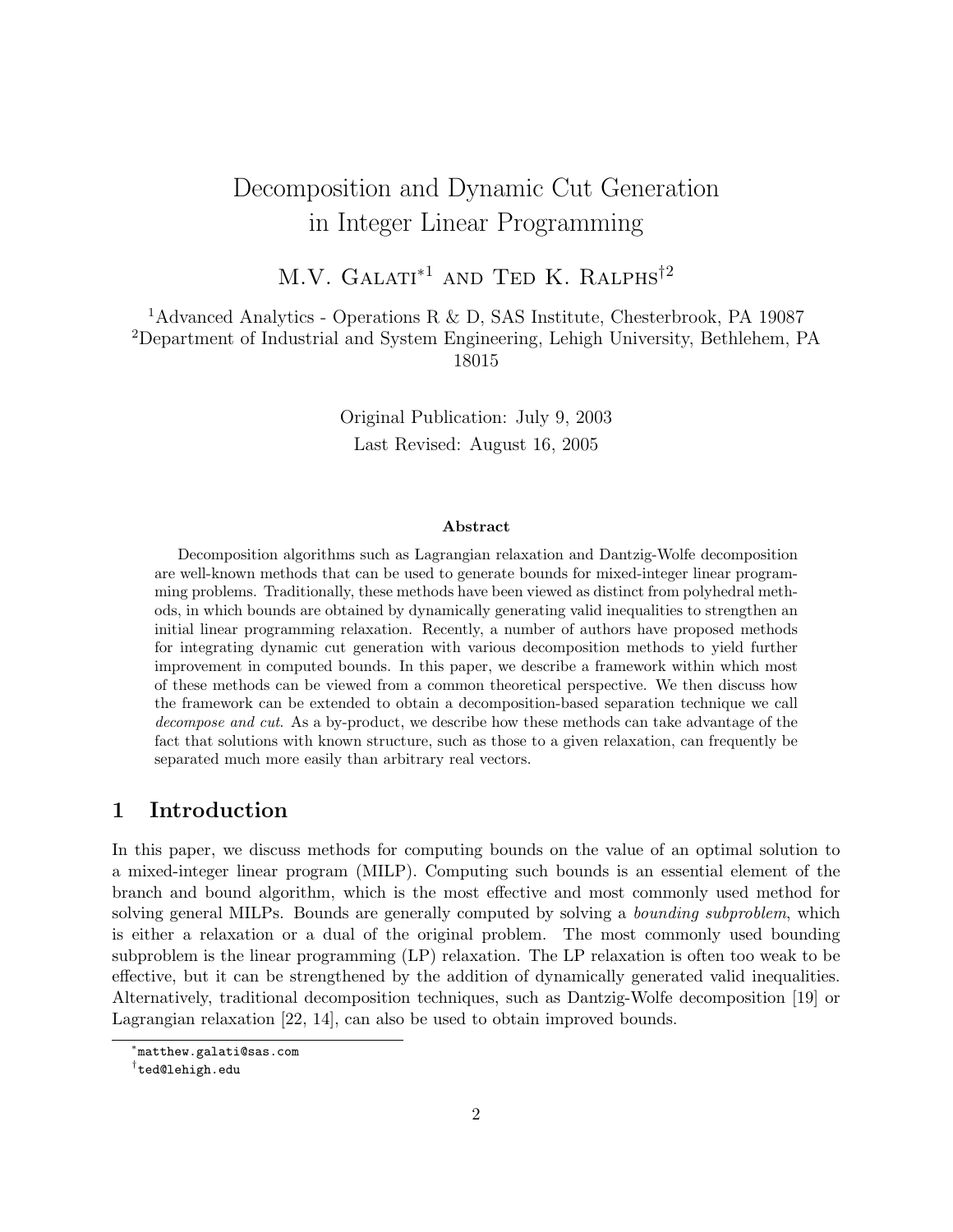Methods based on cut generation have traditionally been considered distinct from decomposition methods, but several authors have suggested combining the two approaches to yield further improvements (these contributions are reviewed in Section 3). In this paper, we present a framework that shows how these hybrid methods can be viewed from a common theoretical perspective as generalizations of the cutting plane method. From this viewpoint, we show how various methods from the literature are related, as well as discuss a method called decompose and cut that follows a similar paradigm. One element common to these methods is the ability to take advantage of the fact that the separation problem is often much easier for solutions with combinatorial structure than for arbitrary real vectors. This can simplify the implementation of these methods and allow more rapid development than with traditional cutting plane implementations. We discuss the importance of this and provide several examples of its usefulness.

The goal of this paper is not to provide a computational comparison. Such comparisons are necessarily problem-dependent and based largely on empirical evidence. Although some general statements can be made, the lines between the various bounding techniques presented here are blurry at best and many subtle variations are possible. Our goal is to provide the reader with insight that may be useful in guiding the choice of method. By illustrating the relationships between various techniques, we provide a methodological framework within which it is easy to switch between variants by replacing certain algorithmic components. We are currently developing a software framework that provides just such a capability. A more detailed treatment of this material is also provided in [56].

To simplify the exposition, we consider only pure integer linear programming problems (ILPs) with bounded feasible regions, although the framework can be extended to more general settings. For the remainder of the paper, we consider an ILP whose feasible set is the integer vectors contained in the polyhedron  $\mathcal{Q} = \{x \in \mathbb{R}^n \mid Ax \geq b\}$ , where  $A \in \mathbb{Q}^{m \times n}$  is the constraint matrix and  $b \in \mathbb{Q}^m$ is the right-hand-side vector. Let  $\mathcal{F} = \mathcal{Q} \cap \mathbb{Z}^n$  be the feasible set and let  $\mathcal{P}$  be the convex hull of  $\mathcal{F}$ .

We consider two problems associated with the polyhedron  $P$ . The *optimization problem* for  $P$ is that of determining

$$
z_{IP} = \min_{x \in \mathbb{Z}^n} \{ c^\top x \mid Ax \ge b \} = \min_{x \in \mathcal{P}} \{ c^\top x \} = \min_{x \in \mathcal{F}} \{ c^\top x \} \tag{1}
$$

for a given cost vector  $c \in \mathbb{Q}^n$ , where  $z_{IP}$  is set to infinity if F is empty. A related problem is the separation problem for P. Given  $x \in \mathbb{R}^n$ , the problem of separating x from P is that of deciding whether  $x \in \mathcal{P}$  and if not, determining  $a \in \mathbb{R}^n$  and  $\beta \in \mathbb{R}$  such that  $a^{\top}y \geq \beta \ \forall y \in \mathcal{P}$  but  $a^{\top}x < \beta$ . A pair  $(a, \beta) \in \mathbb{R}^{n+1}$  such that  $a^{\top}y \geq \beta \ \forall y \in \mathcal{P}$  is a valid inequality for  $\mathcal{P}$  and is said to be violated by  $x \in \mathbb{R}^n$  if  $a^{\top}x < \beta$ . In [30], it was shown that the separation problem for  $\mathcal P$  is polynomially equivalent to the optimization problem for P.

To apply the principle of decomposition, we consider the relaxation of (1) defined by

$$
\min_{x \in \mathbb{Z}^n} \{ c^\top x \mid A'x \ge b' \}, = \min_{x \in \mathcal{P}'} \{ c^\top x \} = \min_{x \in \mathcal{F}'} \{ c^\top x \},\tag{2}
$$

where  $\mathcal{F} \subset \mathcal{F}' = \{x \in \mathbb{Z}^n \mid A'x \ge b'\}$  for some  $A' \in \mathbb{Q}^{m' \times n}, b' \in \mathbb{Q}^{m'}$  and  $\mathcal{P}'$  is the convex hull of  $\mathcal{F}'$ . As usual, we assume that there exists an *effective* algorithm for optimizing over  $\mathcal{P}'$ . We are deliberately using the term effective here to denote an algorithm that has an acceptable averagecase running time, since this is the relevant measure of running time for our purposes. Along with P' is associated a set of *side constraints*. Let  $[A'', b''] \in \mathbb{Q}^{m'' \times n}$  be a set of additional inequalities needed to describe F, i.e.,  $[A'', b'']$  is such that  $\mathcal{F} = \{x \in \mathbb{Z}^n \mid A'x \geq b', A''x \geq b''\}.$  We denote by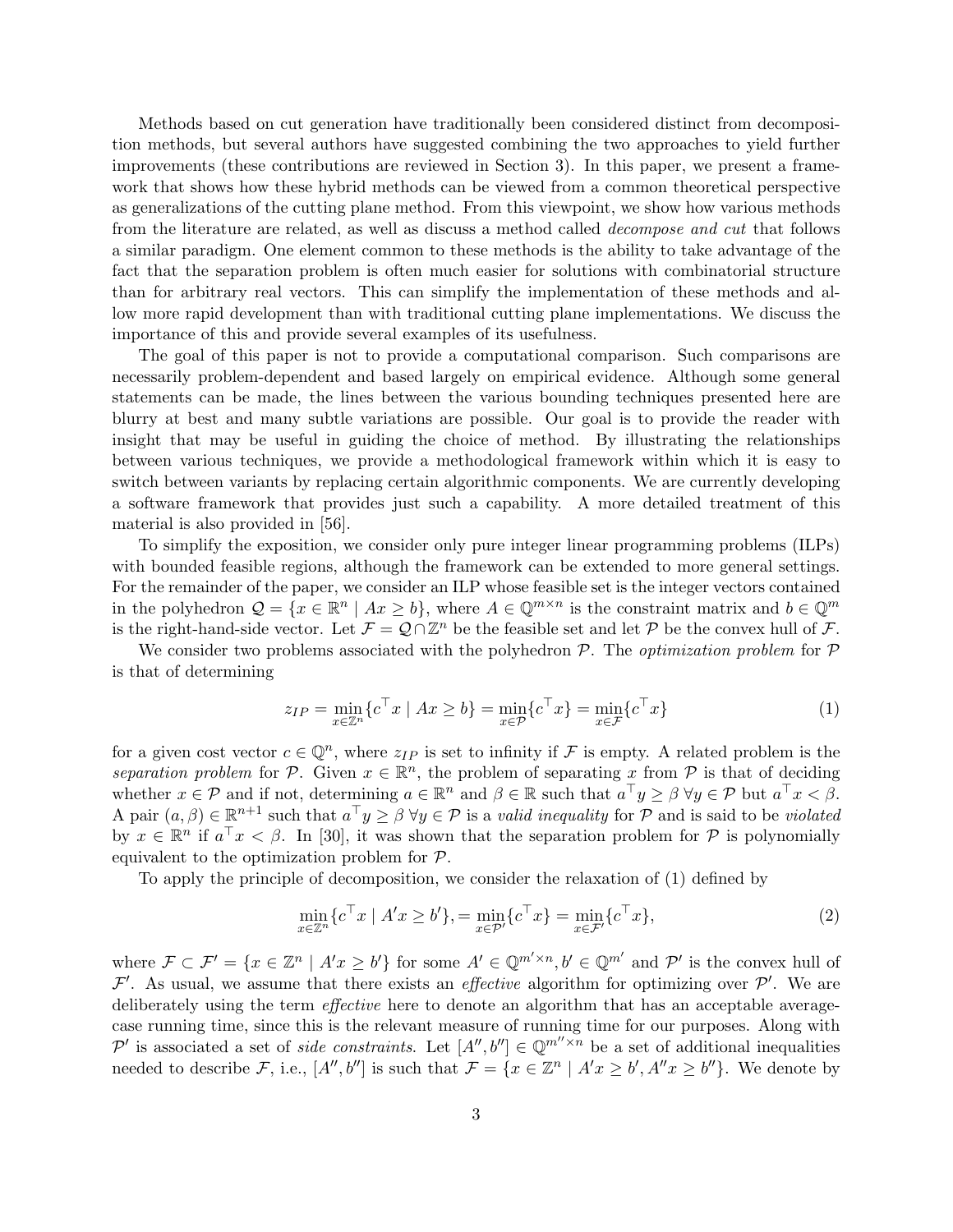$\mathcal{Q}'$  the polyhedron described by the inequalities  $[A', b']$  and by  $\mathcal{Q}''$  the polyhedron described by the inequalities  $[A'', b'']$ . Hence, the initial LP relaxation is the linear program defined by  $\mathcal{Q} = \mathcal{Q}' \cap \mathcal{Q}''$ , and the LP bound is given by

$$
z_{LP} = \min_{x \in \mathbb{R}^n} \{ c^\top x \mid A'x \ge b', A''x \ge b'' \} = \min_{x \in \mathcal{Q}} \{ c^\top x \}. \tag{3}
$$

This is slightly more general than the traditional framework, in which  $[A', b']$  and  $[A'', b'']$  are a partition of the rows of  $[A, b]$ .

## 2 Traditional Decomposition Methods

The goal of the decomposition approach is to improve on the LP bound by taking advantage of our ability to optimize over and/or separate from  $\mathcal{P}'$ . We briefly review the classical bounding methods that take this approach in order to establish terminology and notation.

**Lagrangian Relaxation.** For a given vector of *dual multipliers*  $u \in \mathbb{R}^{m''}_{+}$ , the Lagrangian relaxation of (1) is given by

$$
z_{LR}(u) = \min_{s \in \mathcal{F}'} \{ (c^{\top} - u^{\top} A'')s + u^{\top} b'' \}
$$
\n
$$
\tag{4}
$$

It is easily shown that  $z_{LR}(u)$  is a lower bound on  $z_{IP}$  for any  $u \geq 0$ . The problem

$$
z_{LD} = \max_{u \in \mathbb{R}_+^{m'}} \{z_{LR}(u)\}
$$
\n<sup>(5)</sup>

of maximizing this bound over all choices of dual multipliers is a dual to  $(1)$  called the *Lagrangian* dual (LD) and also provides the lower bound  $z_{LD}$ , which we call the LD bound. A vector of multipliers that yield the largest bound are called *optimal (dual) multipliers*. For the remainder of the paper, let  $\hat{u}$  be such a vector.

The Lagrangian dual can be solved by any of a number of subgradient-based optimization procedures or by rewriting it as the equivalent linear program

$$
z_{LD} = \max_{\alpha \in \mathbb{R}, u \in \mathbb{R}^{m''}_{+}} \{ \alpha + u^{\top} b'' \mid \alpha \leq (c^{\top} - u^{\top} A'') s \ \forall s \in \mathcal{F}' \},\tag{6}
$$

and solving it using a cutting plane algorithm. In any case, the main computational effort is in evaluating  $z_{LR}(u)$  for a given sequence of dual multipliers u. This is an optimization problem over  $\mathcal{P}'$ , which we assumed could be solved effectively. This general approach is described in more detail in [32].

Dantzig-Wolfe Decomposition. The approach of Dantzig-Wolfe decomposition is to reformulate (1) by implicitly requiring the solution to be a member of  $\mathcal{F}'$ , while explicitly enforcing the inequalities  $[A'', b'']$ . Relaxing the integrality constraints of this reformulation, we obtain the linear program

$$
z_{DW} = \min_{\lambda \in \mathbb{R}_+^{\mathcal{F}'}} \{ c^\top (\sum_{s \in \mathcal{F}'} s\lambda_s) \mid A'' (\sum_{s \in \mathcal{F}'} s\lambda_s) \ge b'', \sum_{s \in \mathcal{F}'} \lambda_s = 1 \},\tag{7}
$$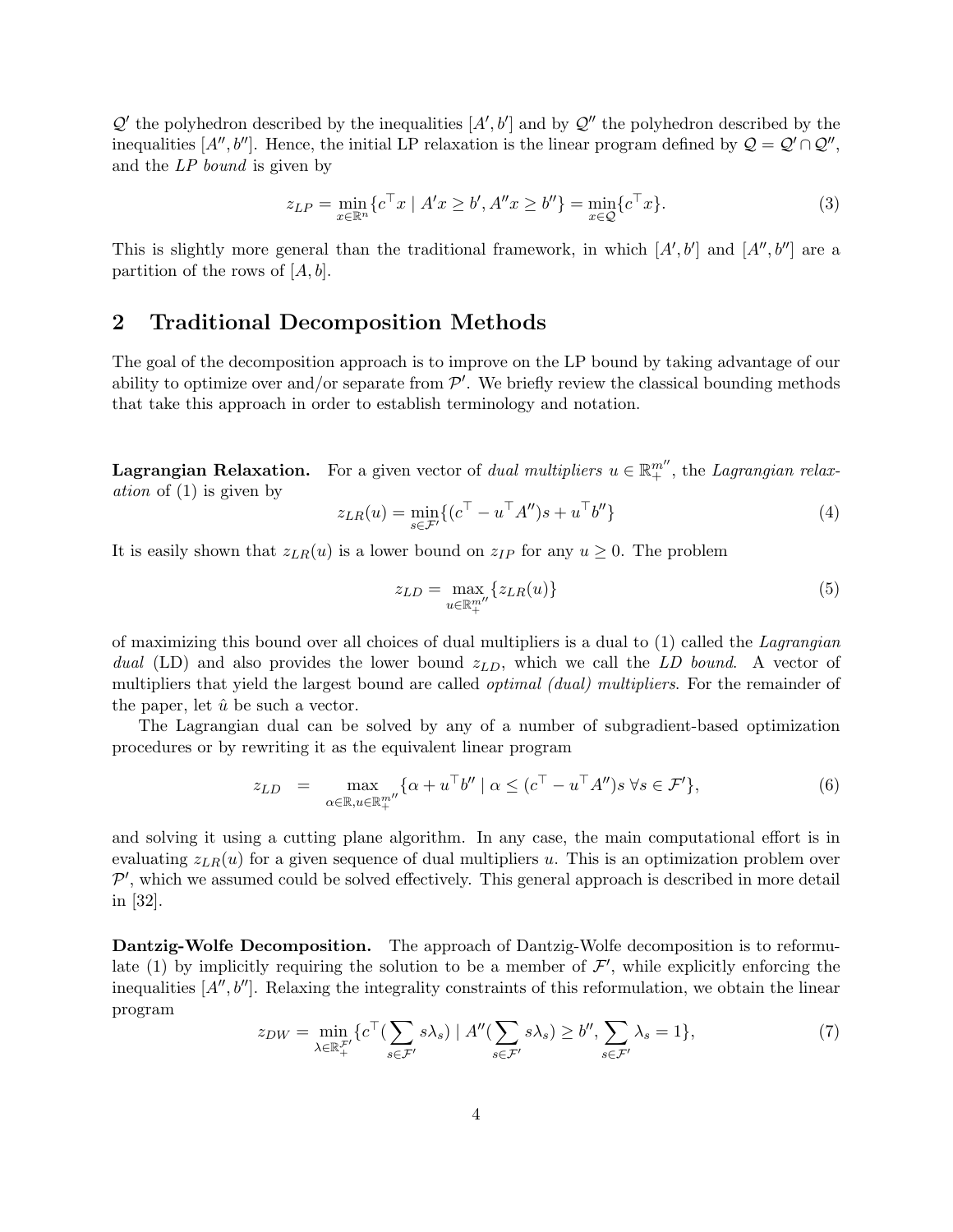which we call the *Dantzig-Wolfe LP* (DWLP). Although the number of columns in this linear program is  $|\mathcal{F}'|$ , it can be solved by dynamic column generation, where the column-generation subproblem is again an optimization problem over  $\mathcal{P}'$  equivalent to that of evaluating  $z_{LR}(u)$  for a vector  $u$  arising as the dual multipliers of the constraints of  $(7)$ .

It is easy to verify that the DWLP is the dual of (6), which immediately shows that  $z_{DW} = z_{LD}$ (see [52] for a detailed treatment of this fact). Hence,  $z_{DW}$  is a valid lower bound on  $z_{IP}$  that we call the DW bound. Note that if we let  $\hat{\alpha} = z_{LR}(\hat{u}) - \hat{u}^{\top}b''$ , then  $(\hat{u}, \hat{\alpha})$  is an optimal solution for the LP  $(6)$  and hence also an optimal dual solution to the DWLP. An optimal primal solution to  $(7)$  is referred to as an *optimal Dantzig-Wolfe (DW) decomposition*. For the remainder of the paper, let  $\hat{\lambda}$  be such a solution. If we combine the members of  $\mathcal{F}'$  using  $\hat{\lambda}$ , to obtain

$$
\hat{x}_{DW} = \sum_{s \in \mathcal{F}'} s\hat{\lambda}_s,\tag{8}
$$

then we see that  $z_{DW} = c^{\top}\hat{x}_{DW}$ . Since  $\hat{x}_{DW}$  must lie within  $\mathcal{P}' \subseteq \mathcal{Q}'$  and also within  $\mathcal{Q}''$ , this shows that  $z_{DW} \ge z_{LP}$ . A general treatment of Dantzig-Wolfe decomposition can be found in [45].

Cutting Plane Method. In the cutting plane method, inequalities describing  $\mathcal{P}'$  (i.e., the facetdefining inequalities) are generated dynamically by separating the solutions to a series of LP relaxations from  $\mathcal{P}'$ . In this way, the initial LP relaxation is iteratively augmented to obtain the  $\mathbb{CP}$ bound,

$$
z_{CP} = \min_{x \in \mathbb{R}^n} \{ c^{\top} x \mid A''x \ge b'', Dx \ge d \} = \min_{x \in \mathcal{P}' \cap \mathcal{Q}''} \{ c^{\top} x \},\tag{9}
$$

where  $[D, d]$  are the facet-defining inequalities for  $\mathcal{P}'$ . We refer to this augmented linear program as the *cutting plane LP* (CPLP) and any optimal solution to CPLP as an *optimal fractional solution*. For the remainder of the paper, let  $\hat{x}_{CP}$  be such a solution. Note that  $\hat{x}_{DW}$ , as defined in (8), is an optimal solution to this augmented linear program. Hence, the CP bound is equal to both the DW bound and the LD bound. A general treatment of the cutting plane method can be found in [50].

A Common Framework. The following well-known result of Geoffrion [26] relates the three methods just described.

## Theorem 1  $z_{IP} \ge z_{LD} = z_{DW} = z_{CP} \ge z_{LP}$ .

A graphical depiction of this common bound is shown in Figure 1. Theorem 1 shows that (5), (7), and (9) represent three different formulations for the problem of computing this bound. As such, the methods we have just described are really only distinguished by the solution algorithms typically applied in each case, as well as by the auxiliary solution information each formulation yields. More is said about algorithms for solving these bounding subproblem in Section 3.4. For now, we focus on developing a common way of viewing these methods.

As we have seen, the basis for each of the methods is that we are given a polyhedron  $P$  over which we would like to optimize, along with two additional polyhedra, denoted here by  $\mathcal{Q}''$  and  $\mathcal{P}'$ , each of which contain  $\mathcal{P}$ . The polyhedron  $\mathcal{Q}''$  typically has a small description that can be represented explicitly, while the polyhedron  $\mathcal{P}'$  has a much larger description and is represented implicitly, i.e., portions of the description are generated dynamically using our ability to effectively optimize/separate. To describe their roles in this framework, we call  $P$  the *original polyhedron*,  $Q''$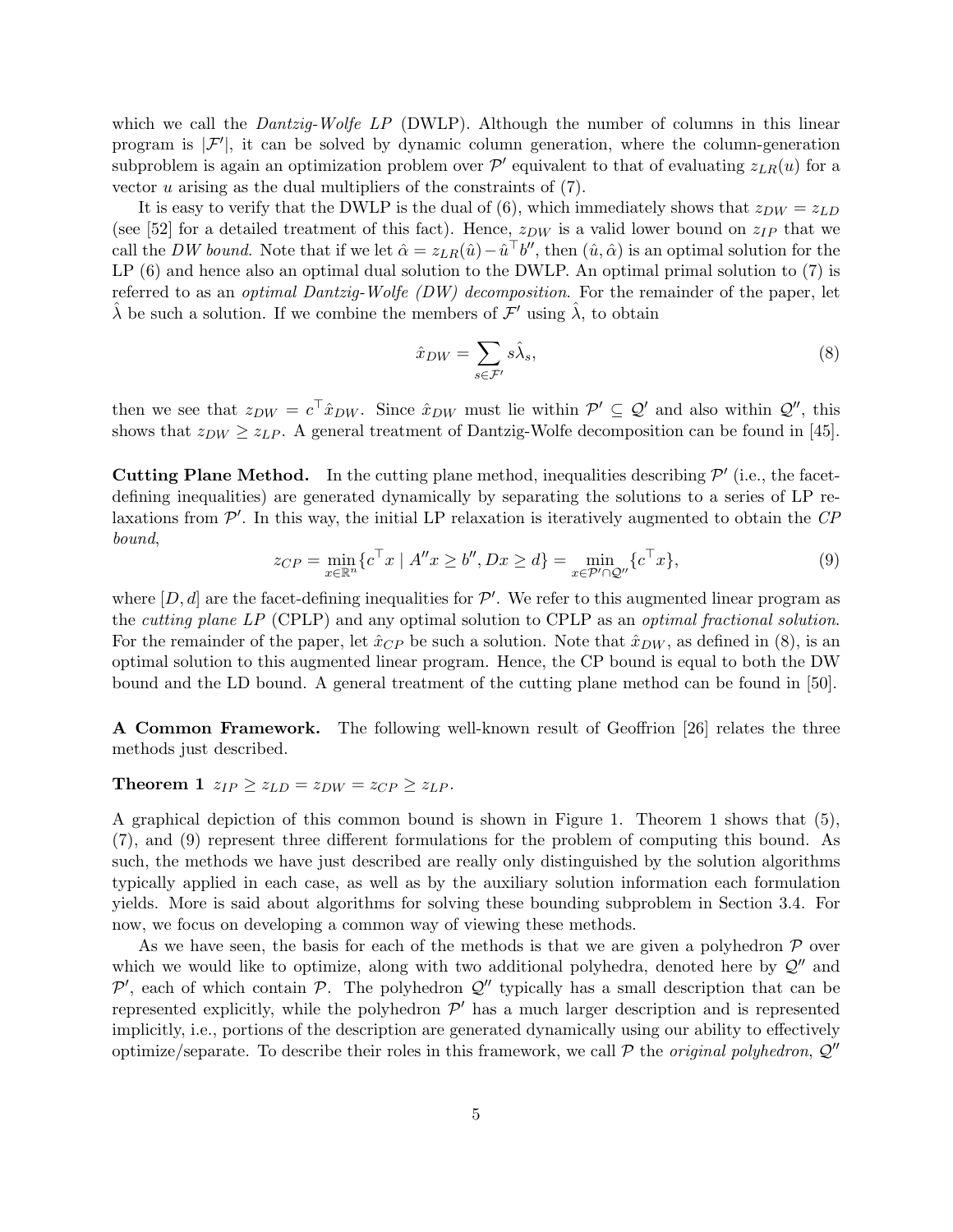

Figure 1: Illustration of the LP and LD/DW/CP bounds

the *explicit polyhedron*, and  $\mathcal{P}'$  the *implicit polyhedron*. Note that, although traditional decomposition methods insist that  $\mathcal{Q}''$  have a small description, the methods described in Section 3 allow portions of an outer description of  $\mathcal{Q}''$  to also be generated dynamically. In Section 4, we describe some applications in which this is the case.

By the Weyl-Minkowski Theorem, every bounded rational polyhedron has two descriptions one as the intersection of half-spaces (the outer representation) and one as the convex hull of its extreme points (the *inner representation*) [51]. The conceptual difference between the formulations utilized by the three methods just reviewed is that Dantzig-Wolfe decomposition and Lagrangian relaxation utilize an inner representation of  $\mathcal{P}'$ , generated dynamically by solving the corresponding optimization problem, whereas the cutting plane method relies on an outer representation of  $\mathcal{P}',$ generated dynamically by solving the separation problem for  $\mathcal{P}'$ . For this reason, we call Dantzig-Wolfe decomposition and Lagrangian relaxation *inner methods*, and the cutting plane method an outer method. In theory, we have the same choice of representation for the explicit polyhedron it is intriguing to ponder the implications of this choice. Note that this framework encompasses methods not normally thought of as decomposition methods. In particular, by defining the implicit polyhedron to be a polyhedron defined by classes of inequalities for which there are effective separation algorithms, we can view cutting plane methods as just another type of decomposition method. This viewpoint sheds new light on their relationship to traditional decomposition methods.

## 3 Integrated Decomposition Methods

One of the apparent advantages of outer methods over inner methods is the option of adding heuristically generated inequalities valid for  $P$  to the cutting plane LP to improve the bound discussed in Section 2. Such inequalities may "cut off" portions of  $\mathcal{P}'$  to yield a better outer approximation of  $P$ . This dynamic generation of additional valid inequalities in outer methods can be thought of as a dynamic tightening of either the explicit or the implicit polyhedron. Such a tightening procedure can also be incorporated into inner methods in a straightforward way. Viewing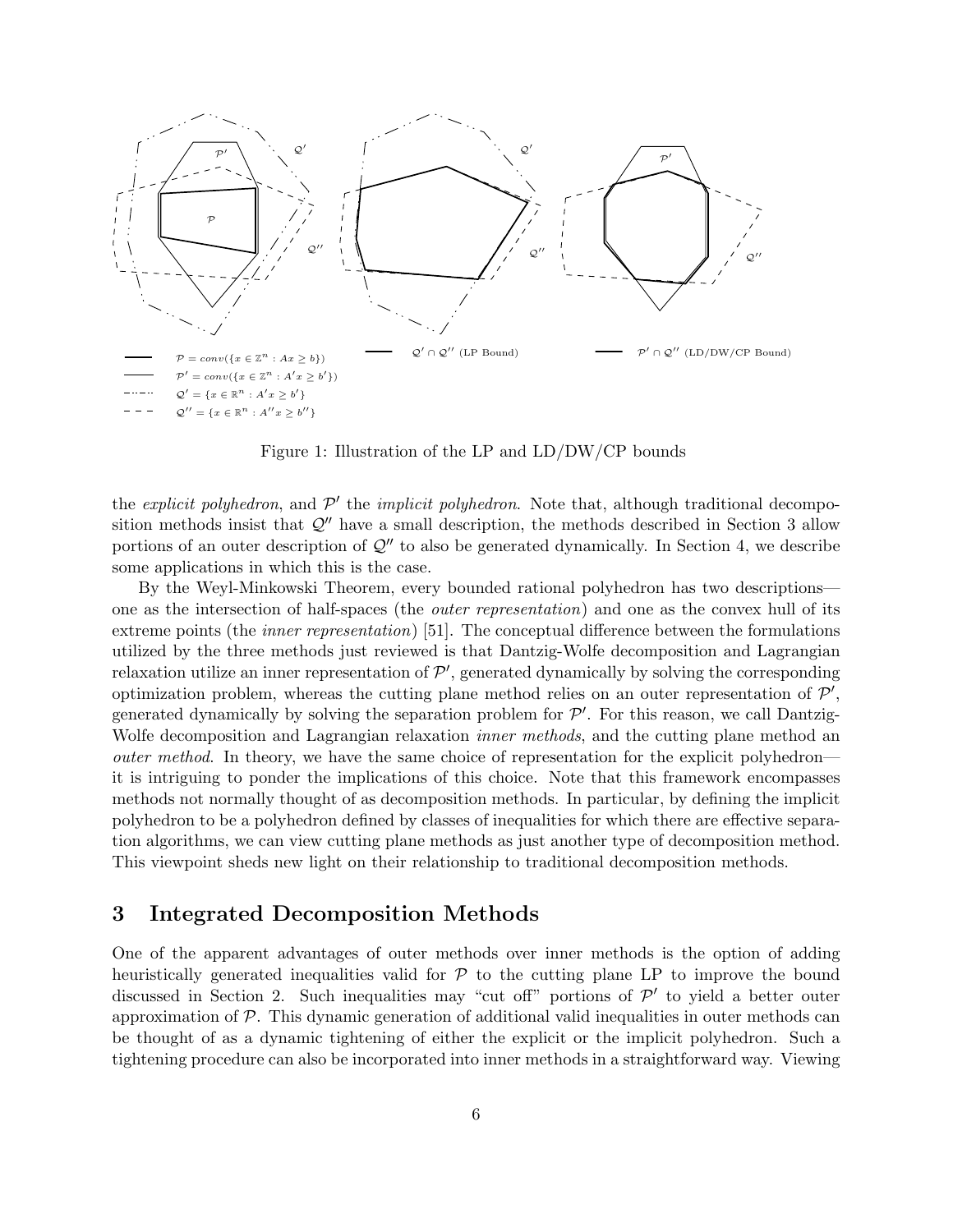#### An Integrated Decomposition Method

Input: An instance of ILP.

Output: A lower bound on the optimal solution value for the instance.

1. Solve the bounding subproblem, which is one of

 $z_{CP} = \min_{x \in \mathcal{P}'} \{ c^\top x \mid A''x \ge b'' \},\$  $z_{LD} = \max_{u \in \mathbb{R}^{m''}_{+}} \min_{s \in \mathcal{F}'} \{ (c^{\top} - u^{\top} A'')s + u^{\top} b'' \},\,$  or  $z_{DW} = \min_{\lambda \in \mathbb{R}_+^{\mathcal{F}'}} \{ c^\top (\sum_{s \in \mathcal{F}'} s \lambda_s) \mid A''(\sum_{s \in \mathcal{F}'} s \lambda_s) \ge b'', \sum_{s \in \mathcal{F}'} \lambda_s = 1 \},$ to obtain a valid lower bound  $\boldsymbol{z}.$ 

- 2. Attempt to generate a set of improving inequalities  $[\hat{D}, \hat{d}]$  valid for  $\mathcal{P}$ .
- 3. If valid inequalities were found in Step 2, form a new bounding subproblem by setting  $[A'', b''] \leftarrow \begin{bmatrix} A'' & b'' \\ \hat{D} & \hat{j} \end{bmatrix}$  $\hat{D}^{A'' b''}$ . Then, go to Step 1.
- 4. If no valid inequalities were found in Step 2, then output z.



these inequalities as dynamically tightening the explicit polyhedron yields a generalization of the cutting plane method obtained by replacing the cutting plane LP with either a Dantzig-Wolfe LP or a Lagrangian dual as the bounding subproblem. We call this class of bounding procedures integrated decomposition methods because they integrate inner and outer methods. The steps of this generalized method are shown in Figure 2.

The important step in Figure 2 is Step 2, generating a set of *improving inequalities*, i.e., inequalities valid for  $\mathcal P$  that when added to the description of the explicit polyhedron result in an increase in the computed bound. Putting aside the question of exactly how Step 2 is to be accomplished, the approach is straightforward. Step 1 is performed as in a traditional decomposition framework. Step 3 is accomplished by simply adding the newly generated inequalities to the list  $[A'', b'']$  and reforming the appropriate bounding subproblem. Note that it is also possible to develop an analog based on an interpretation of the cutting plane method as a dynamic tightening of the implicit polyhedron [62]. In this case, the implicit polyhedron associated with the subproblem to be solved in Step 1 may also change dynamically. We have not yet investigated this class of methods.

Although some forms of this general method have appeared in the literature, they have received little attention thus far and naming conventions are not well-established. We would like to suggest here a naming convention that emphasizes the close relationship of these methods to each other. When the bounding subproblem is a Dantzig-Wolfe LP, we call the resulting method *price and cut*. When employed in a branch and bound framework, the overall technique is called branch, price, and cut. This method has been studied by a number of authors [11, 12, 35, 60, 61] and is described in more detail in Section 3.1. When the bounding subproblem is a Lagrangian dual, we call the method relax and cut. When relax and cut is used as the bounding procedure in a branch and bound framework, we call the overall method branch, relax, and cut. Variants of this method have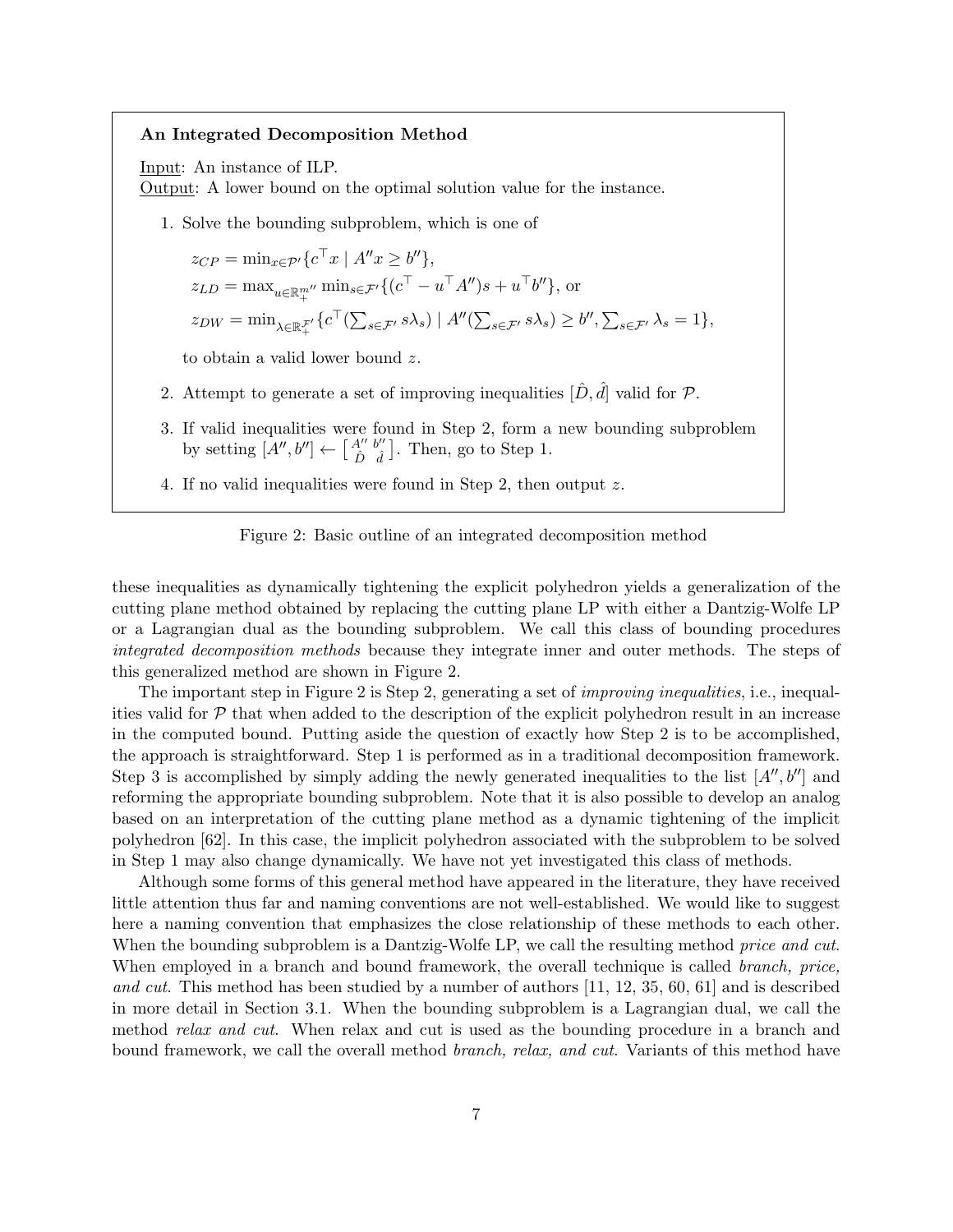also been studied previously by several authors (see [42] for a survey) and is described in more detail in Section 3.2. Finally, in Section 3.3, we describe a variant of the cutting plane method that employs a decomposition-based separation procedure. We call this method *decompose and cut* and embed it within a branch and bound framework to obtain the method *branch*, *decompose*, and cut.

As we alluded to earlier, the distinction between what we call price and cut and what we call relax and cut may not be that easy to make, since modern methods for solving the subproblems in each case can be quite similar. The rough distinction we make between them here, however, is in the amount of primal solution information produced as a by-product of the solution process. When solving a Dantzig-Wolfe LP, we assume that an optimal DW decomposition is produced *exactly*. When solving a Lagrangian dual, we assume only approximate primal solution information, if any at all, is available. Solution methods for these subproblems are discussed in more detail in Section 3.4.

As we have already mentioned, Step 2 is the crux of integrated decomposition methods. In the context of the cutting plane method, this step is usually accomplished by applying one of the many known techniques for separating  $\hat{x}_{CP}$  from  $\mathcal P$  (see [1]). Violation of  $\hat{x}_{CP}$  is a necessary condition for an inequality to be improving, and hence such an inequality is *likely* to be effective. However, unless the inequality separates the entire optimal face  $F$  to the cutting plane LP, it will not be improving. Because we want to refer to these well-known results later in the paper, we state them formally as theorem and corollary without proof. See [59] for a thorough treatment of the theory of linear programming that leads to this result.

**Theorem 2** Let F be the face of optimal solutions to an LP solved directly over  $\mathcal{P}' \cap \mathcal{Q}''$  with objective function c. Then  $(a, \beta) \in \mathbb{R}^{n+1}$  is an improving inequality if and only if  $a^{\top}x < \beta$  for all  $x \in F$ .

**Corollary 1** If  $(a, \beta) \in \mathbb{R}^{n+1}$  is an improving inequality, then  $a^{\top}\hat{x}_{CP} < \beta$ .

Fortunately, even in the case when  $F$  is not separated in its entirety, the augmented cutting plane LP must have a different optimal solution, which in turn may be used to generate more potential improving inequalities. Since the condition of Theorem 2 is difficult to verify, one typically terminates the bounding procedure when increases resulting from additional inequalities become "too small." In the next two sections, we examine how improving inequalities can be generated when the bounding subproblem is either a Dantzig-Wolfe LP or a Lagrangian dual. We then return to the cutting plane method to discuss how decomposition can be used directly to aid in solving the separation problem.

#### 3.1 Price and Cut

Finding Improving Inequalities. Using the Dantzig-Wolfe LP as the bounding subproblem in Figure 2 results in a procedure that alternates between generating columns and generating valid inequalities. Such concurrent generation of columns and valid inequalities is difficult in general because the addition of valid inequalities can destroy the structure of the column-generation subproblem (for a discussion of this, see [60]). Having solved the Dantzig-Wolfe LP, however, one can easily recover an optimal solution to the cutting plane LP using (8) and try to generate improving inequalities as in the cutting plane method. The generation of valid inequalities thus takes place in the original space and does not destroy the structure of the column-generation subproblem in the Dantzig-Wolfe LP. This approach enables dynamic generation of valid inequalities, while still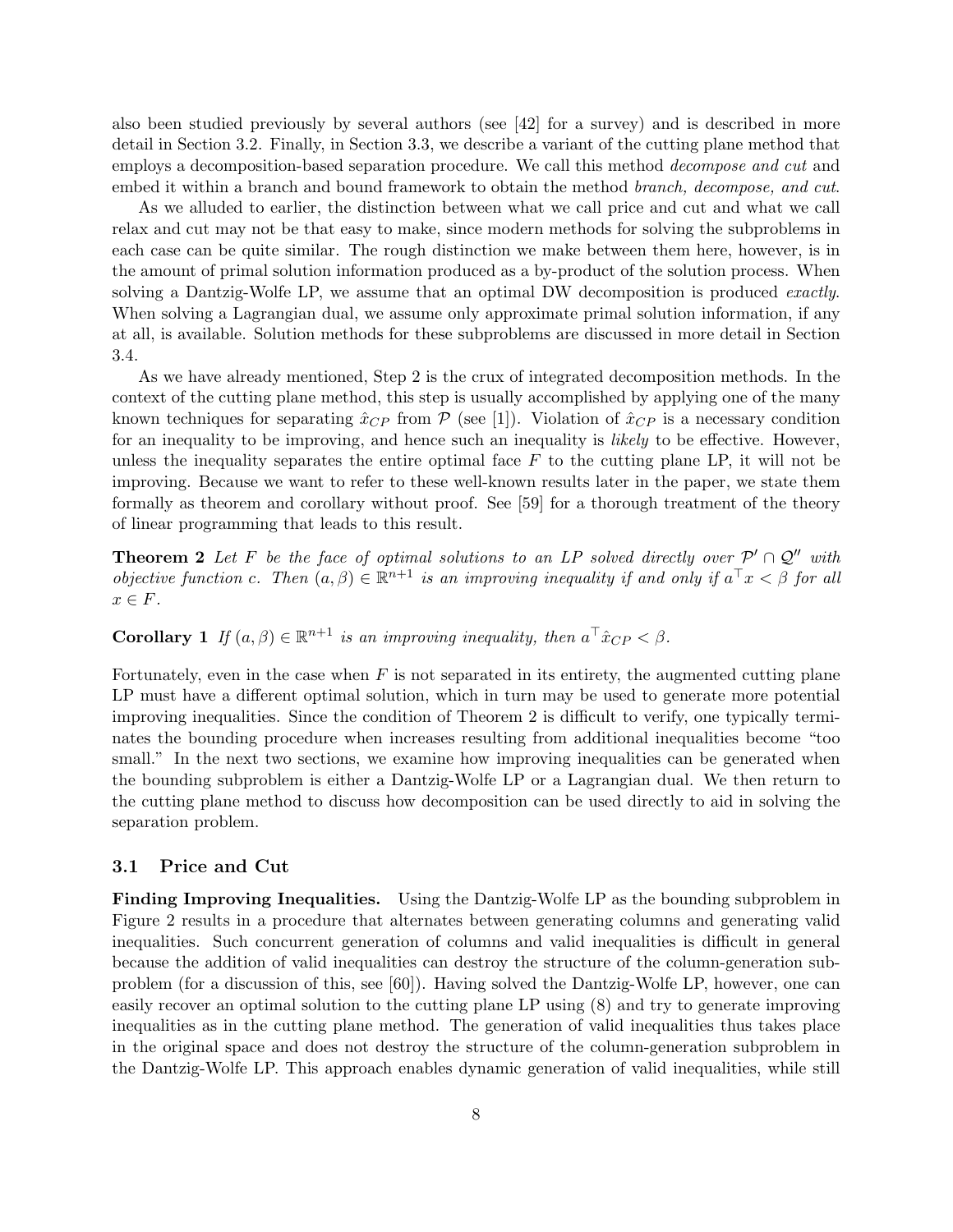retaining the bound improvement and other advantages yielded by Dantzig-Wolfe decomposition. A recent paper by Arãgao and Uchoa discusses this technique in more detail [21].

Because the same valid inequalities are generated with this method as would be generated in the cutting plane method, these two dynamic methods achieve the same bound in principle. Price and cut, however, produces additional primal information that we may be able to use to our advantage. In particular, the optimal DW decomposition  $\lambda$  provides a decomposition of  $\hat{x}_{DW}$ into a convex combination of members of  $\mathcal{F}'$ . We refer to elements of  $\mathcal{F}'$  that have a positive weight in this combination as *members of the decomposition*. The following theorem shows how such a decomposition can be used to derive an alternate necessary condition for an inequality to be improving.

**Theorem 3** If  $x \in \mathbb{R}^n$  violates the inequality  $(a, \beta) \in \mathbb{R}^{(n+1)}$  and  $\lambda \in \mathbb{R}^{\mathcal{F}'}_+$  is such that  $\sum_{s \in \mathcal{F}'} \lambda_s = 1$ and  $x = \sum_{s \in \mathcal{F}} s\lambda_s$ , then there must exist an  $s \in \mathcal{F}'$  with  $\lambda_s > 0$  such that s also violates the *inequality*  $(a, \beta)$ .

*Proof.* Let  $x \in \mathbb{R}^n$  and  $(a, \beta) \in \mathbb{R}^{(n+1)}$  be given such that  $a^{\top} x < \beta$ . Also, let  $\lambda \in \mathbb{R}^{\mathcal{F}'}_+$  be given such that  $\sum_{s\in\mathcal{F}'}\lambda_s = 1$  and  $x = \sum_{s\in\mathcal{F}'}s\lambda_s$ . Suppose that  $a^{\top}s \geq \beta$  for all  $s \in \mathcal{F}'$  with  $\lambda_s > 0$ . Since  $\sum_{s \in \mathcal{F}'} \widetilde{\lambda_s} = 1$ , we have  $a^{\top}(\sum_{s \in \mathcal{F}'} s\lambda_s) \geq \beta$ . Hence,  $a^{\top}x = a^{\top}(\sum_{s \in \mathcal{F}'} s\lambda_s) \geq \beta$ , which is a contradiction.

In other words, an inequality can be improving only if it is violated by at least one member of the decomposition. If  $\mathcal I$  is the set of all improving inequalities, then the following corollary is a direct consequence of Theorem 3.

## **Corollary 2**  $\mathcal{I} \subseteq \mathcal{V} = \{ (a, \beta) \in \mathbb{R}^{(n+1)} \mid a^{\top} s < \beta \text{ for some } s \in \mathcal{F}' \text{ such that } \hat{\lambda}_s > 0 \}.$

The importance of this result is that in many cases, it is easier to separate members of  $\mathcal{F}'$  from  $P$  than to separate arbitrary real vectors. We call this approach *structured separation*. There are a number of well-known polyhedra for which the problem of separating an arbitrary real vector is difficult, but the problem of separating a solution to a given relaxation is easy. Some examples are discussed in Section 4. In Figure 3, we propose a new separation procedure to be embedded in price and cut that takes advantage of this fact.

The running time of the procedure in Figure 3 depends in part on the cardinality of the decomposition. Carath´eodory's Theorem assures us that there exists a decomposition with less than or equal to  $\dim(\mathcal{P}') + 1$  members. Unfortunately, even if we limit our search to a particular known class of inequalities, the number of such inequalities violated by each member of  $\mathcal D$  in Step 2 may be extremely large and these inequalities may not be violated by  $\hat{x}_{DW}$  (such an inequality cannot be improving). Unless we enumerate *every* inequality in the set  $V$  from Corollary 2, either implicitly or explicitly, the procedure does not guarantee that an improving inequality will be found, even if one exists. In cases where it is possible to examine the set  $V$  in polynomial time, the worst-case complexity of the entire procedure is the same as that of optimizing over  $\mathcal{P}'$ . Obviously, it is thus unlikely that the set  $\mathcal V$  can be examined in polynomial time in situations in which the separation problem for the class in question is  $\mathcal{NP}$ -complete. In such cases, the procedure to select inequalities that are likely to be violated by  $\hat{x}_{DW}$  in Step 2 is necessarily a problem-dependent heuristic. The effectiveness of this heuristic can be improved in a number of ways, some of which are discussed in [57]. Further details will be provided in a companion paper on the computational aspects of these methods.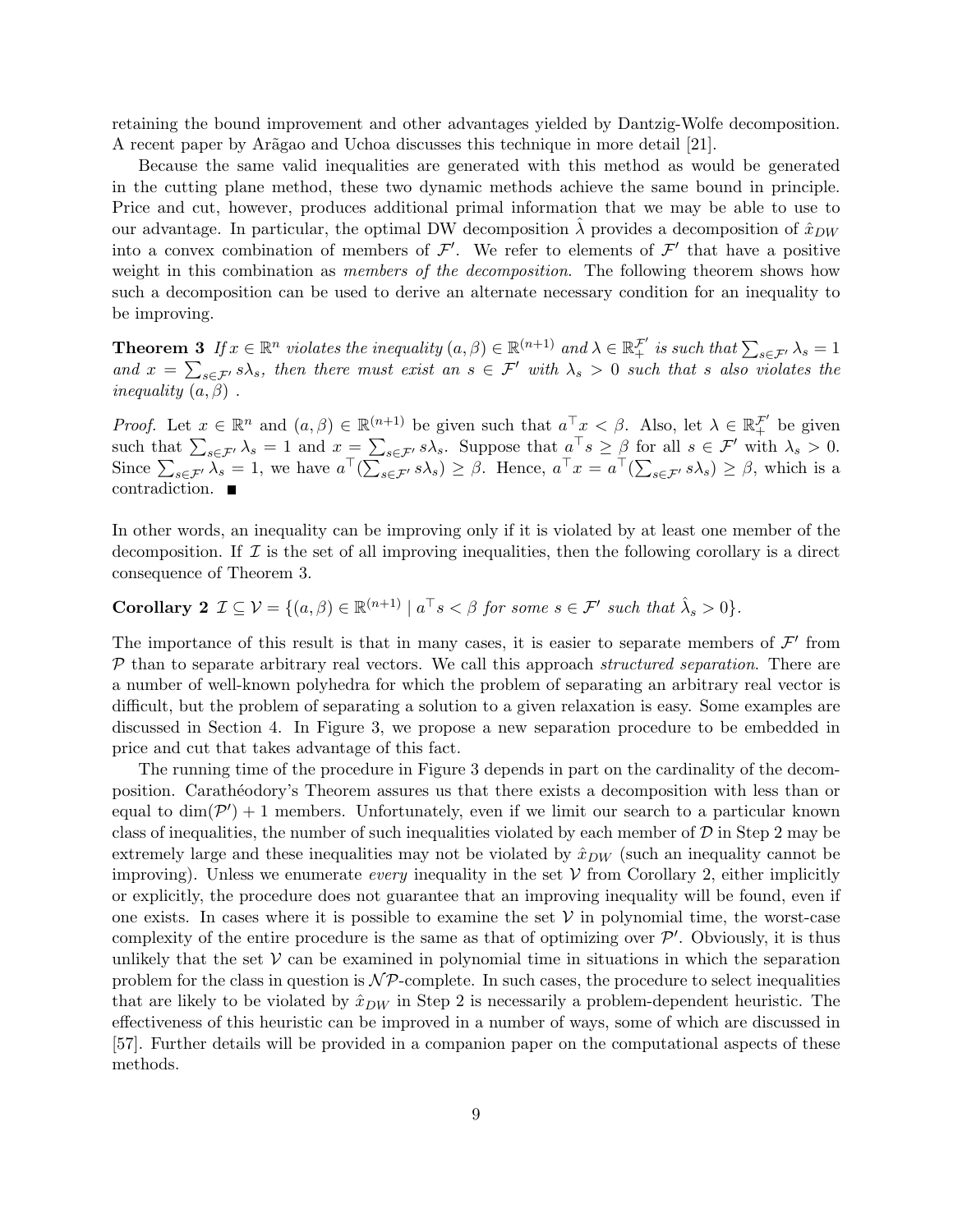#### Separation using a Dantzig-Wolfe Decomposition

Input: A DW decomposition  $\lambda$ .

Output: A set of potentially improving inequalities for  $P$ .

- 1. Form the set  $\mathcal{D} = \{s \in \mathcal{F}' \mid \hat{\lambda}_s > 0\}.$
- 2. For each  $s \in \mathcal{D}$ , attempt to separate s from  $\mathcal P$  to obtain a set  $[D^s, d^s]$  of violated inequalities.
- 3. Let  $[D^x, d^x]$  be composed of the inequalities found in Step 2 that are also violated by  $\hat{x}_{DW}$ .
- 4. Return  $[D^x, d^x]$  as the set of potentially improving inequalities.



Connections to Other Methods. By making connections to the cutting plane method, we can gain further insight. Consider the set

$$
\mathcal{S} = \{ s \in \mathcal{F}' \mid (c^{\top} - \hat{u}^{\top} A'')s = \hat{\alpha} \},\tag{10}
$$

where  $\hat{\alpha}$  is again defined to be  $z_{LR}(\hat{u}) - \hat{u}^\top b''$ , so that  $(\hat{u}, \hat{\alpha})$  is an optimal dual solution to the DWLP. Since S is comprised exactly of those members of  $\mathcal{F}'$  corresponding to columns of the Dantzig-Wolfe LP with reduced cost zero, complementary slackness guarantees that the set  $\mathcal S$  must contain all members of the decomposition. The following theorem follows directly from this observation.

**Theorem 4** conv(S) is a face of  $\mathcal{P}'$  and contains  $\hat{x}_{DW}$ .

*Proof.* We first show that  $conv(S)$  is a face of  $\mathcal{P}'$ . First, note that

$$
(c^{\top} - \hat{u}^{\top} A'', \hat{\alpha})
$$

defines a valid inequality for  $\mathcal{P}'$ , since  $\hat{\alpha}$  was defined to be  $z_{LR}(\hat{u}) - \hat{u}^\top b''$ , which is the optimal value of a solution to the problem of minimizing over  $\mathcal{P}'$  with objective function  $c^{\top} - \hat{u}^{\top} A''$ . Thus, the set

$$
G = \{ x \in \mathcal{P}' \mid (c^{\top} - \hat{u}^{\top} A'')x = \hat{\alpha} \},\tag{11}
$$

is a face of P' that contains S. We claim that  $conv(S) = G$ . Since G is convex and contains S, it also contains conv $(\mathcal{S})$ , so we just need to show that conv $(\mathcal{S})$  contains G. We do so by showing that the extreme points of G are members of S. By construction, all extreme points of  $\mathcal{P}'$  are members of  $\mathcal{F}'$ . Furthermore, the extreme points of G are also extreme points of  $\mathcal{P}'$  and therefore must be members of  $\mathcal{F}'$ . It follows that the extreme points of G must be members of S. Hence,  $conv(\mathcal{S}) = G$  and  $conv(\mathcal{S})$  is a face of  $\mathcal{P}'$ .

The fact that  $\hat{x}_{DW} \in \text{conv}(\mathcal{S})$  follows from the fact that  $\hat{x}_{DW}$  is a convex combination of members of  $S$ .

An important consequence of this result is contained in the following corollary.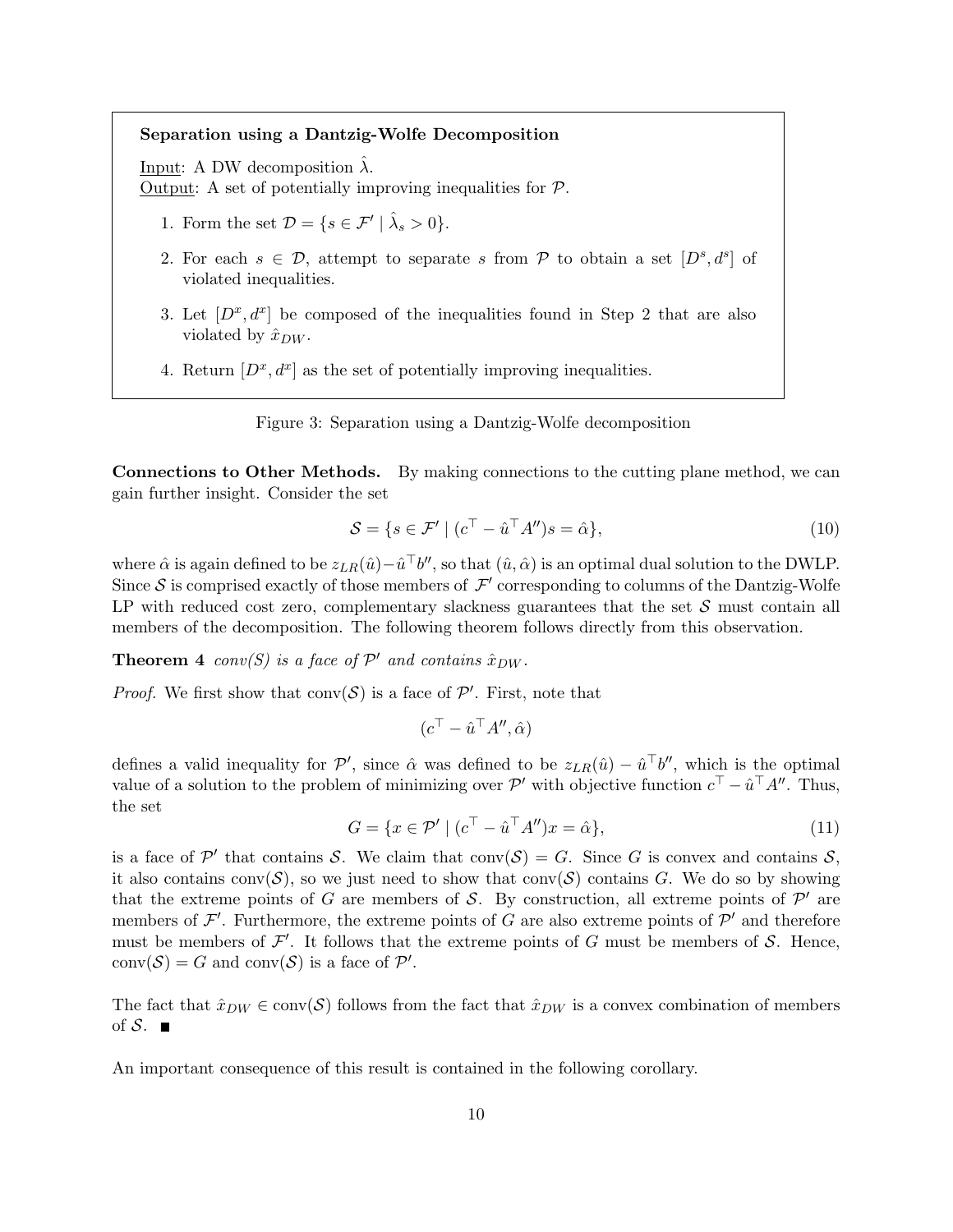**Corollary 3** If F is the face of optimal solutions to an LP solved over  $\mathcal{P}' \cap \mathcal{Q}''$  with objective function c, then  $F \subseteq conv(\mathcal{S}) \cap \mathcal{Q}''$ .

*Proof.* Let  $x \in F$  be given. Then  $x \in \mathcal{P}' \cap \mathcal{Q}''$  by definition and also

$$
c^{\top}x = z_{CP} = z_{LD} = \hat{\alpha} + \hat{u}^{\top}b'' = \hat{\alpha} + \hat{u}^{\top}A''x,
$$
\n(12)

where the last equality in this chain is a consequence of complementary slackness. It follows that  $(c^{\top} - \hat{u}^{\top} A'')x = \hat{\alpha}$  and thus  $x \in G = \text{conv}(\mathcal{S})$  from the proof of Theorem 4 above.

Hence, the convex hull of the decomposition is a subset of conv(S) that contains  $\hat{x}_{DW}$  and can be thought of as a surrogate for the face of optimal solutions to the cutting plane LP. Combining this corollary with Theorem 2, we conclude that separation of  $S$  from  $P$  is a sufficient condition for an inequality to be improving. Although this sufficient condition is difficult to verify in practice, it does provide additional motivation for the method described in Figure 3.

The convex hull of S is typically a proper face of  $\mathcal{P}'$ . It is possible, however, for  $\hat{x}_{DW}$  to be an inner point of  $\mathcal{P}'$ .

**Theorem 5** If  $\hat{x}_{DW}$  is an inner point of  $\mathcal{P}'$ , then  $conv(\mathcal{S}) = \mathcal{P}'$ .

*Proof.* We prove the contrapositive. Suppose conv $(S)$  is a proper face of  $\mathcal{P}'$ . Then there exists a facet-defining valid inequality  $(a, \beta) \in \mathbb{R}^{n+1}$  such that  $\text{conv}(\mathcal{S}) \subseteq \{x \in \mathbb{R}^n \mid ax = \beta\}$ . By Theorem  $4, \hat{x}_{DW} \in \text{conv}(\mathcal{S})$  and  $\hat{x}_{DW}$  therefore cannot satisfy the definition of an inner point.

In this case, illustrated graphically in Figure 4(a),  $z_{DW} = z_{LP}$  and Dantzig-Wolfe decomposition does not improve the bound. All columns of the Dantzig-Wolfe LP have reduced cost zero and any member of  $\mathcal{F}'$  can be made a member of the decomposition. A necessary condition for an optimal fractional solution to be an inner point of  $\mathcal{P}'$  is that the value of the dual variable corresponding to the convexity constraint (i.e.,  $\alpha$  in (6)) in an optimal dual solution to the Dantzig-Wolfe LP be zero. This condition indicates that the chosen relaxation may be too weak.

As we discuss further in Section 3.2, the penalty term in the objective function of the Lagrangian subproblem (4) perturbs the original objective function so that the face of  $\mathcal{P}'$  it induces is conv $(\mathcal{S})$ . A second case of potential interest is when the face F of Corollary 3 is equal to  $\text{conv}(S) \cap \mathcal{Q}''$ , illustrated graphically in Figure 4(b). This occurs when the face of  $\mathcal{P}'$  induced by the original objective function vector c is equal to  $conv(S)$  and hence the penalty term is zero. This condition can be detected by examining the objective function values of the members of the decomposition. If they are all identical, any member of the decomposition that is contained in  $\mathcal{Q}''$  (if one exists) must be optimal for the original ILP, since it is feasible and has objective function value equal to  $z_{LP}$ . In this case, all constraints of the Dantzig-Wolfe LP *other than* the convexity constraint must have dual value zero, since removing them does not change the optimal solution value. The more typical case, in which F is a proper subset of conv $(S) \cap \mathcal{Q}''$  and the penalty term is nonzero, is shown in Figure  $4(c)$ .

#### 3.2 Relax and Cut

Finding Improving Inequalities. When the bounding subproblem is the Lagrangian dual, it is more difficult to obtain the primal solution information readily available to us in both the cutting plane method and price and cut. The amount of primal solution information depends on the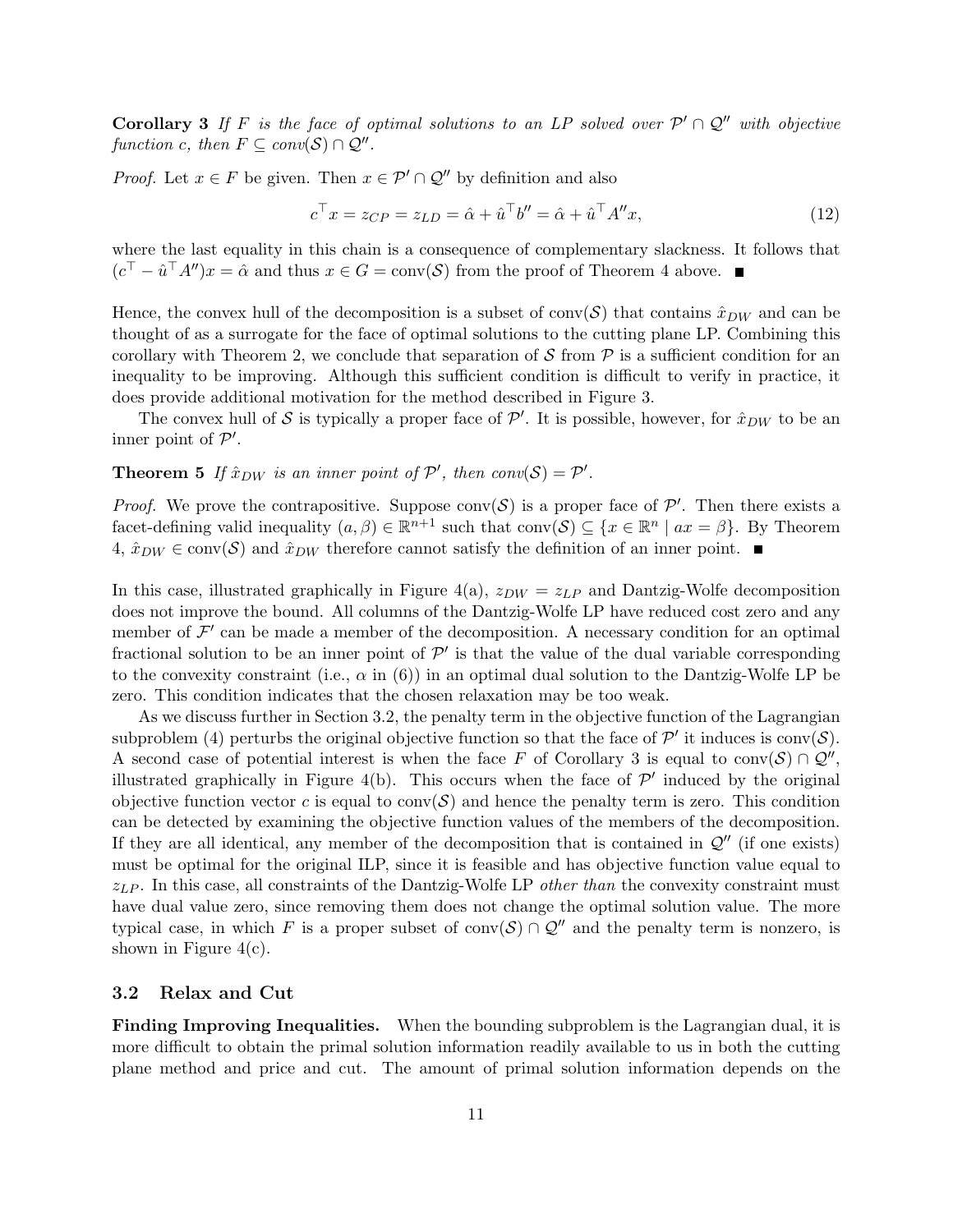

Figure 4: The relationship of  $\mathcal{P}' \cap \mathcal{Q}''$ , conv $(\mathcal{S})$ , and the face F, for different cost vectors.

algorithm used to solve the Lagrangian dual. With methods such as the volume algorithm [9], it is possible to obtain an approximate primal solution. For the sake of discussion, however, we assume in what follows that no primal solution information is available. In such a case, we can attempt to separate  $\hat{s} = \text{argmin } z_{LR}(\hat{u})$  from P, where  $\hat{u}$  is the vector of optimal dual multipliers defined earlier. Since  $\hat{s}$  is a member of  $\mathcal{F}',$  we are again taking advantage of our ability to separate members of  $\mathcal{F}'$  from  $\mathcal P$  effectively. If successful, we immediately "dualize" this new constraint by adding it to  $[A'', b'']$ , as described in Section 3. This has the effect of introducing a new dual multiplier and slightly perturbing the Lagrangian objective function.

As with both the cutting plane and price and cut methods, the difficulty with relax and cut is that the valid inequalities generated by separating  $\hat{s}$  from  $\mathcal P$  may not be improving, as Guignard first observed in [31]. Furthermore, we cannot verify the condition of Corollary 1, which is the best available necessary condition for an inequality to be improving. To deepen our understanding of the potential effectiveness of the valid inequalities generated during relax and cut, we further examine the relationship between  $\hat{s}$  and  $\hat{x}_{DW}$ .

Connections to Other Methods. By considering again the reformulation of the Lagrangian dual as the linear program (6), we observe that each constraint binding at an optimal solution corresponds to an alternative optimal solution to the Lagrangian subproblem with multipliers  $\hat{u}$ . The binding constraints of (6) correspond to variables with reduced cost zero in the Dantzig-Wolfe LP (7), so it follows immediately that the set S from (10) is also the set of all alternative optimal solutions to  $z_{LR}(\hat{u})$ .

Because  $\hat{x}_{DW}$  is both an optimal solution to an LP solved over  $\mathcal{P}' \cap \mathcal{Q}''$  with objective function c and is contained in  $conv(S)$ , it also follows that

$$
c^{\top}\hat{x}_{DW} = c^{\top}\hat{x}_{DW} + \hat{u}^{\top}(b'' - A''\hat{x}_{DW}) = (c^{\top} - \hat{u}^{\top}A'')\hat{x}_{DW} + \hat{u}^{\top}b''.
$$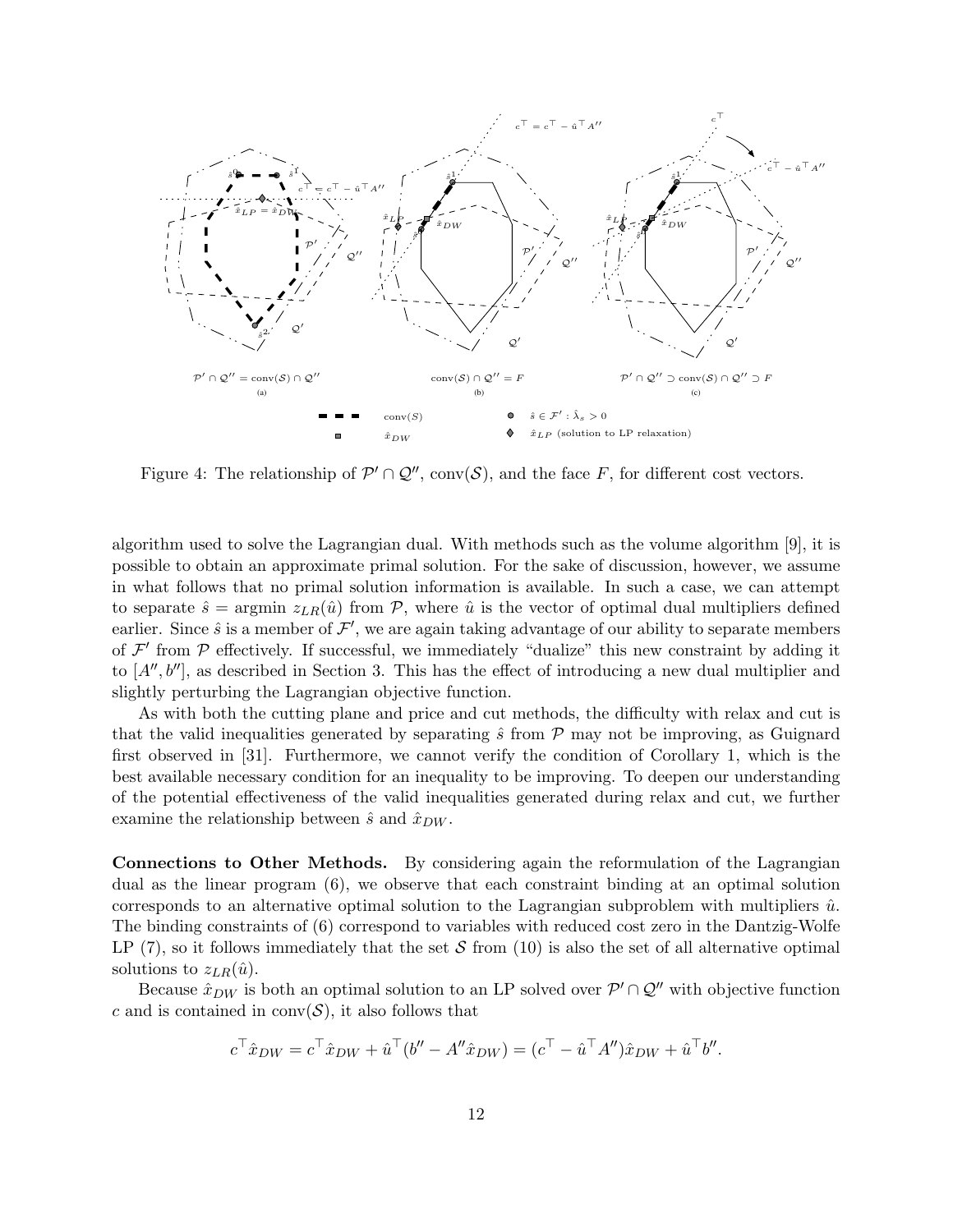In other words, the penalty term in the objective function of the Lagrangian subproblem (4) serves to rotate the original objective function so that it becomes parallel to the face conv $(\mathcal{S})$ , while the constant term  $\hat{u}^{\top}b''$  ensures that  $\hat{x}_{DW}$  has the same cost with both the original and the Lagrangian objective function. This is illustrated in Figure 4(c).

One conclusion that can be drawn from these observations is that solving the Dantzig-Wolfe LP produces a set of alternative optimal solutions to the Lagrangian subproblem with multipliers  $\hat{u}$ , at least one of which must be violated by a given improving inequality. This yields a verifiable necessary condition for a generated inequality to be improving. Relax and cut, in its most straightforward incarnation, produces one member of this set. In this case, even if improving inequalities exist, it is possible that none of them are violated by the member of  $S$  so produced, especially if it has a small weight in the optimal DW decomposition  $\lambda$ . Note, however, that by keeping track of the solutions to the Lagrangian subproblem that are produced while solving the Lagrangian dual, one can approximate the optimal DW decomposition. This is the approach taken by the volume algorithm [9] and other subgradient-based methods. As in price and cut, when  $\hat{x}_{DW}$  is an inner point of  $\mathcal{P}'$ , the decomposition does not improve the bound and all members of  $\mathcal{F}'$  are alternative optimal solutions to the Lagrangian subproblem. This situation is depicted in Figure 4(a). In this case, separating an optimal solution to  $z_{LR}(\hat{u})$  from P is unlikely to yield an improving inequality.

#### 3.3 Decompose and Cut

The use of an optimal DW decomposition to aid in separation is easy to extend to a traditional branch and cut framework using a technique we call decompose and cut, originally proposed in [55] and further developed in [36] and [57]. Consider the optimal fractional solution  $\hat{x}_{CP}$  obtained directly by solving the cutting plane LP and suppose that given  $s \in \mathcal{F}'$ , we can determine effectively whether  $s \in \mathcal{F}$  and if not, generate a valid inequality  $(a, \beta)$  violated by s. By first *decomposing*  $\hat{x}_{CP}$  (i.e., expressing  $\hat{x}_{CP}$  as a convex combination of members of  $\mathcal{F}'$ ) and then separating each member of this decomposition from  $\mathcal P$  in a fashion analogous to that described in Figure 3, we may be able to separate  $\hat{x}_{CP}$  from the polyhedron  $\mathcal{P}$ .

The difficult step is finding the decomposition of  $\hat{x}_{CP}$ . This can be accomplished by solving a linear program whose columns are the members of  $\mathcal{F}',$  as described in Figure 5. This linear program is reminiscent of a Dantzig-Wolfe LP and in fact can be solved using an analogous column-generation scheme, as described in Figure 6. This scheme can be seen as inverting the method described in Section 3.1, since it begins with the fractional solution  $\hat{x}_{CP}$  and tries to compute a decomposition, instead of the other way around. By the equivalence of optimization and separation, we conclude that the worst-case complexity of finding a decomposition of  $\hat{x}_{CP}$  is polynomially equivalent to that of optimizing over  $\mathcal{P}'$ .

Once the decomposition is found, it can be used as in price and cut to locate a violated inequality using the methodology discussed earlier. This procedure is shown in Figure 5. In contrast to price and cut, however, it is possible that  $\hat{x}_{CP} \notin \mathcal{P}'$ . This could occur, for instance, if exact separation methods for  $\mathcal{P}'$  are too expensive to apply consistently. In this case, it is obviously not possible to find a decomposition in Step 2. The proof of infeasibility for the linear program (13), however, provides an inequality separating  $\hat{x}_{CP}$  from  $\mathcal{P}'$  at no additional expense. Hence, even if we fail to find a decomposition, we still find an inequality valid for  $P$  and violated by  $\hat{x}_{CP}$ . This idea was originally suggested in [55] and was further developed in [36]. A similar concept was also discovered and developed independently by Applegate et al. [3].

Applying decompose and cut in every iteration as the sole means of separation is theoretically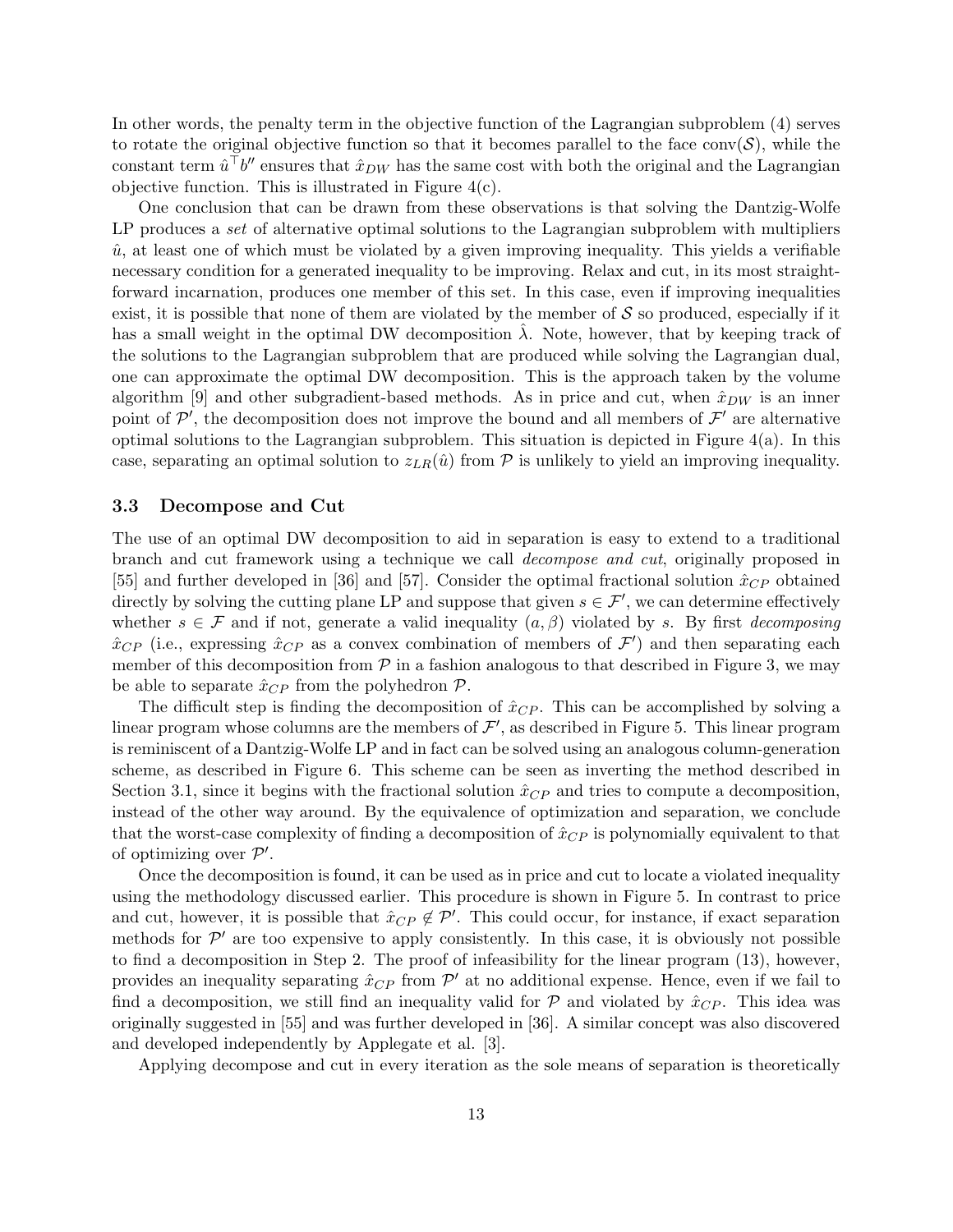#### Separation in Decompose and Cut

Input:  $\hat{x} \in \mathbb{R}^n$ 

Output: A valid inequality for  $P$  violated by  $\hat{x}$ , if one is found.

- 1. Apply standard separation techniques to separate  $\hat{x}$ . If one of these returns a violated inequality, then STOP and output the violated inequality.
- 2. Otherwise, solve the linear program

$$
\max_{\lambda \in \mathbb{R}_+^{\mathcal{F}'}} \{ \mathbf{0}^\top \lambda \mid \sum_{s \in \mathcal{F}'} s\lambda_s = \hat{x}, \sum_{s \in \mathcal{F}'} \lambda_s = 1 \},\tag{13}
$$

as in Figure 6.

- 3. The result of Step 2 is either (1) a valid inequality  $(a, \beta)$  for P that is violated by  $\hat{x}$ , or (2) a subset  $\hat{D}$  of members of  $\mathcal{F}'$  participating in a convex combination of  $\hat{x}$ . In the first case, go to Step 4. In the second case, STOP and output the violated inequality.
- 4. Attempt to separate each member of  $\mathcal D$  from  $\mathcal P$ . For each inequality violated by a member of  $\mathcal{D}$ , check whether it is also violated by  $\hat{x}$ . If an inequality violated by  $\hat{x}$  is encountered, STOP and output it.

Figure 5: Separation in the decompose and cut method

#### Column Generation in Decompose and Cut

Input:  $\hat{x} \in \mathbb{R}^n$ 

Output: Either (1) a valid inequality for  $P$  violated by  $\hat{x}$ ; or (2) a subset  $D$  of members of  $\mathcal{F}'$  participating in a convex combination of  $\hat{x}$ .

- 2.0 Generate an initial subset  $\mathcal G$  of  $\mathcal F'.$
- 2.1 Solve (13), replacing  $\mathcal{F}'$  by  $\mathcal{G}$ . If this linear program is feasible, then the elements of  $\mathcal{F}'$  corresponding to the nonzero components of  $\hat{\lambda}$ , the current solution, comprise the set  $D$ , so STOP.
- 2.2 Otherwise, let  $(a, \beta)$  be a valid inequality for conv $(\mathcal{G})$  violated by  $\hat{x}$ . Solve the optimization problem over  $\mathcal{P}'$  with cost vector a and let s be the resulting solution. If the optimal value is less than  $\beta$ , then add s to  $\mathcal G$  and go to 2.1. Otherwise,  $(a, \beta)$  is an inequality valid for  $\mathcal{P}' \supseteq \mathcal{P}$  and violated by  $\hat{x}$ , so STOP.

Figure 6: Column generation for the decompose and cut method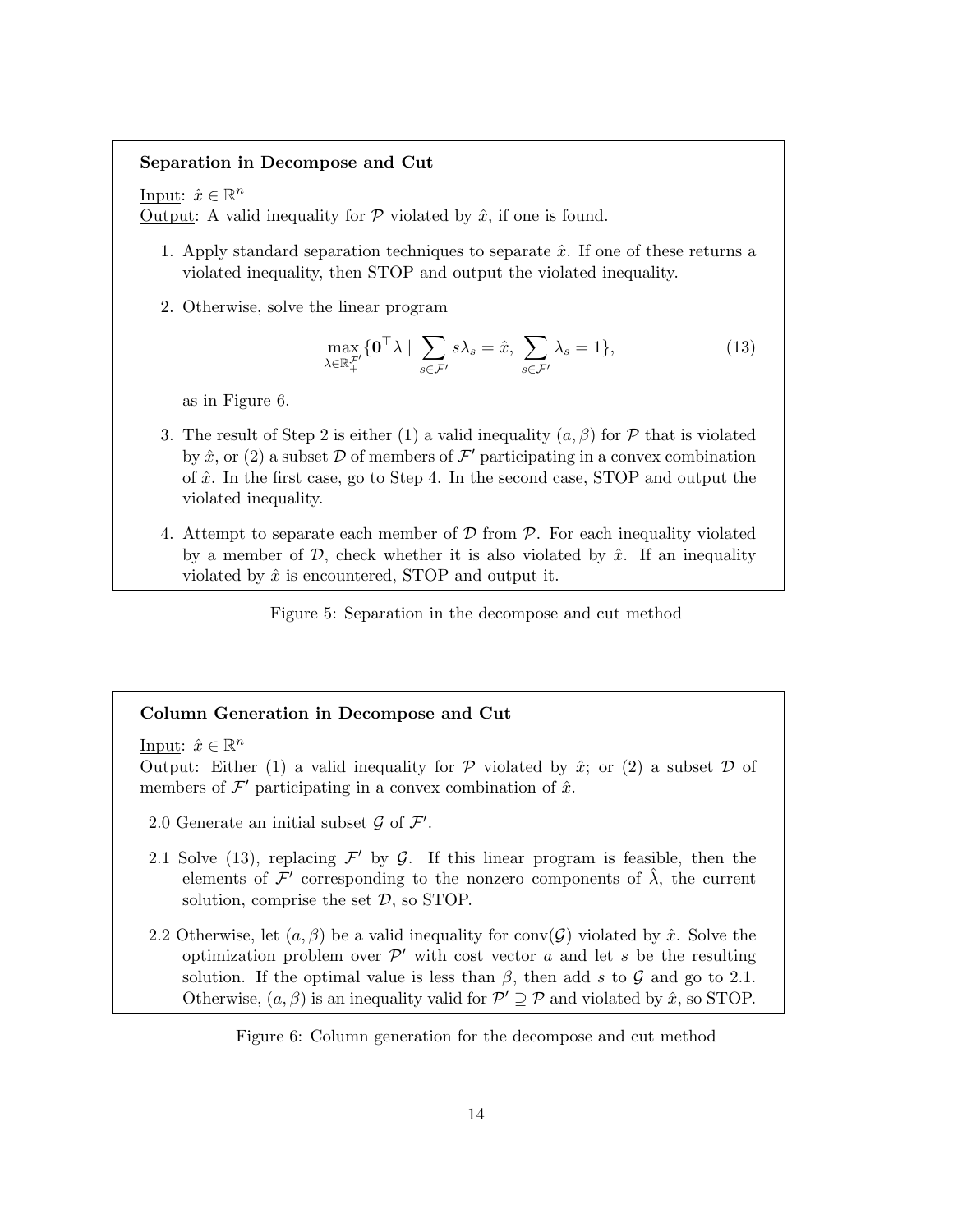equivalent to price and cut. In practice, however, the decomposition is only computed when needed, i.e., when less expensive separation heuristics fail to separate the optimal fractional solution. This could give decompose and cut an edge in terms of computational efficiency. In other respects, the computations performed in each method are similar.

#### 3.4 Implementation and Extensions

In practice, there are many variations on the general theme described here. The details surrounding implementation of these methods will be covered in a separate paper, but we would like to give the reader a taste for the issues involved and for the existing methodology. An important aspect of the implementation of these methods is the algorithm used for solving the subproblem in Step 1 of the algorithm in Figure 2. Three general categories of methods for solving such subproblems are simplex methods, interior point methods, and subgradient methods. Simplex methods provide accurate primal solution information, but updates to the dual solution each iteration are relatively expensive. In their most straightforward form, they also tend to converge slowly when used to solve a Dantzig-Wolfe LP by column generation because of the fact that they produce basic dual solutions, which can change substantially from one iteration to the next. This problem can be addressed by implementing one of a number of stabilization methods that prevent the dual solution from changing "too much" from one iteration to the next (for a survey, see [39]). In their most straightforward form, subgradient methods do not produce primal solution information. However, it is possible to extract approximate primal solutions from variants of subgradient such as the volume algorithm [9]. Subgradient methods also have convergence issues without some form of stabilization. A recent class of algorithms that has proven effective in this regard is bundle methods [18]. Interior point methods may provide a middle ground by providing accurate primal solution information and more stable dual solutions [58, 28]. In addition, hybrid methods that alternate between simplex and subgradient methods for updating the dual solution have also shown promise [10, 33].

An even more general framework containing the methods described here can be obtained by viewing them as alternating between a master problem that updates solution information and a procedure for using that solution information to generate an improved approximation of  $\mathcal{P}$  by solving either a *pricing* or a *cutting* subproblem. In this generalized framework, we do not insist on solving the subproblem in Step 1 of the algorithm in Figure 2 to optimality before generating cuts, but rather allow the method to alternate freely between the pricing and cutting subproblems [17, 29, 42]. The software framework we are developing will allow essentially any sequence of solution updates, pricing, and cutting by any of the methods discussed here. This leads to a wide range of possibilities, very few of which have been investigated in the literature so far. For a treatment of this more general viewpoint, see [56].

## 4 Applications

In this section, we illustrate the concepts presented so far with three examples. For each example, we discuss the key elements needed to apply the framework: (1) the original ILP formulation, (2) the explicit and implicit polyhedra, and (3) known classes of valid inequalities that can be used to dynamically tighten the explicit polyhedron by using structured separation techniques. The well-known *template paradigm* for separation, so named by Applegate et al. [3], is the standard approach for generating violated valid inequalities when solving MILPs. This paradigm operates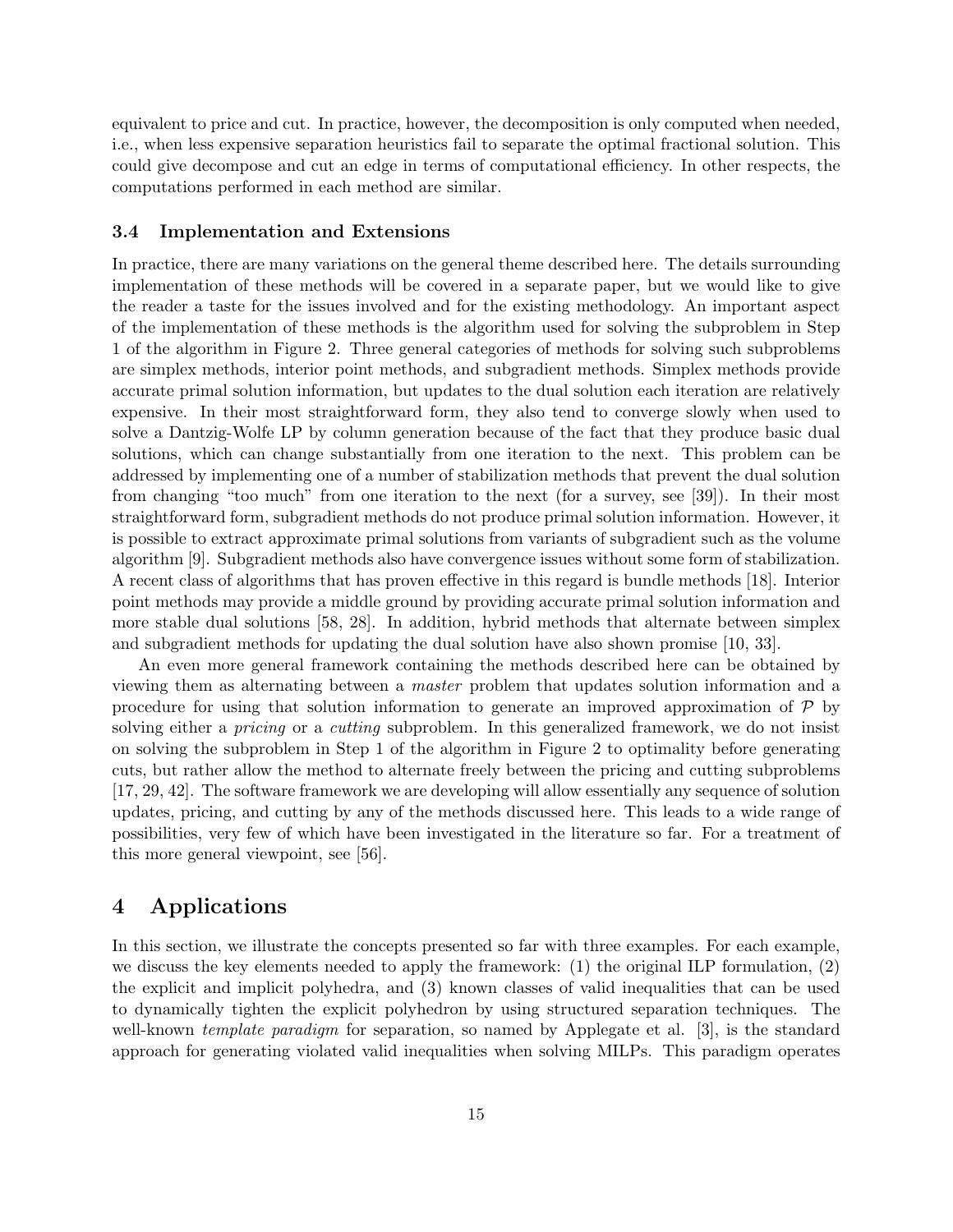on the precept that it is sometimes possible to effectively solve the separation problem for a given class of inequalities valid for the polyhedron  $P$ , though the general separation problem for  $P$  is difficult. Our framework extends this paradigm by considering classes of valid inequalities for which the separation of an arbitrary real vector is difficult but for which separation of solutions to a specified relaxation can be accomplished effectively. In addition to the three examples presented here, there are a number of common ILPs with classes of valid inequalities and relaxations that fit into this framework, such as the Generalized Assignment Problem [53], the Edge-Weighted Clique Problem [34], the Traveling Salesman Problem [5], the Knapsack Constrained Circuit Problem [38], the Rectangular Partition Problem [16], the Linear Ordering Problem [15], and the Capacitated Minimum Spanning Tree Problem [24]. Note that we slightly abuse notation in what follows by recycling the notation for the sets  $P$ ,  $\mathcal{F}$ , and  $\mathcal{F}'$  in each section.

#### 4.1 Vehicle Routing Problem

We first consider the *Vehicle Routing Problem* (VRP) introduced by Dantzig and Ramser [20]. In this  $\mathcal{NP}$ -hard optimization problem, a fleet of k vehicles with uniform capacity C must service known customer demands for a single commodity from a common depot at minimum cost. Let  $V = \{1, \ldots, |V|\}$  index the set of customers and let the depot have index 0. Associated with each customer  $i \in V$  is a demand  $d_i$ . The cost of travel from location i to location j is denoted by  $c_{ij}$ for  $i, j \in V \cup \{0\}$ . We assume that  $c_{ij} = c_{ji} > 0$  if  $i \neq j$  and  $c_{ii} = 0$ .

By constructing an associated complete undirected graph G with vertex set  $N = V \cup \{0\}$  and edge set  $E = N \times N$ , we can formulate the VRP as an integer program. A *route* is an ordered subset  $R = (i_1, i_2, \ldots, i_m)$  of V with associated edge set  $E_R = \{\{i_j, i_{j+1}\} \mid j \in 0, \ldots, m\}$ , where  $i_0 = i_{m+1} = 0$ . A feasible solution is then any subset of E that is the union of the edge sets of k disjoint routes  $R_i, i \in [1..k]$ , each satisfying the capacity restriction, i.e.,  $\sum_{j \in R_i} d_j \le C \ \forall i \in [1..k]$ . Each route corresponds to a set of customers serviced by one of the k vehicles. To simplify the presentation, we define some additional notation. Let  $\delta(S) = \{\{i,j\} \in E \mid i \in S, j \notin S\}, E(S = \{i,j\})$  $T$ ) = {{ $i, j$ } |  $i \in S, j \in T$ },  $E(S) = E(S : S)$  and  $x(F) = \sum_{e \in F} x_e$ .

By associating a variable with each edge in the graph, we obtain the following formulation of this ILP [37]:

$$
\min \sum_{e \in E} c_e x_e
$$
  

$$
x(\delta(\{0\})) = 2k
$$
 (14)

$$
x(\delta({v})) = 2 \qquad \forall v \in V,
$$
\n
$$
(15)
$$

$$
x(\delta(S)) \ge 2b(S) \ \forall S \subseteq V, \ |S| > 1,\tag{16}
$$

$$
x_e \in \{0, 1\} \qquad \forall e \in E(V), \tag{17}
$$

$$
x_e \in \{0, 1, 2\} \qquad \forall e \in \delta(0). \tag{18}
$$

Here,  $b(S)$  represents a lower bound on the number of vehicles required to service the set of customers S. Inequalities  $(14)$  ensure that there are exactly k vehicles, each departing from and returning to the depot, while inequalities (15) require that each customer must be serviced by exactly one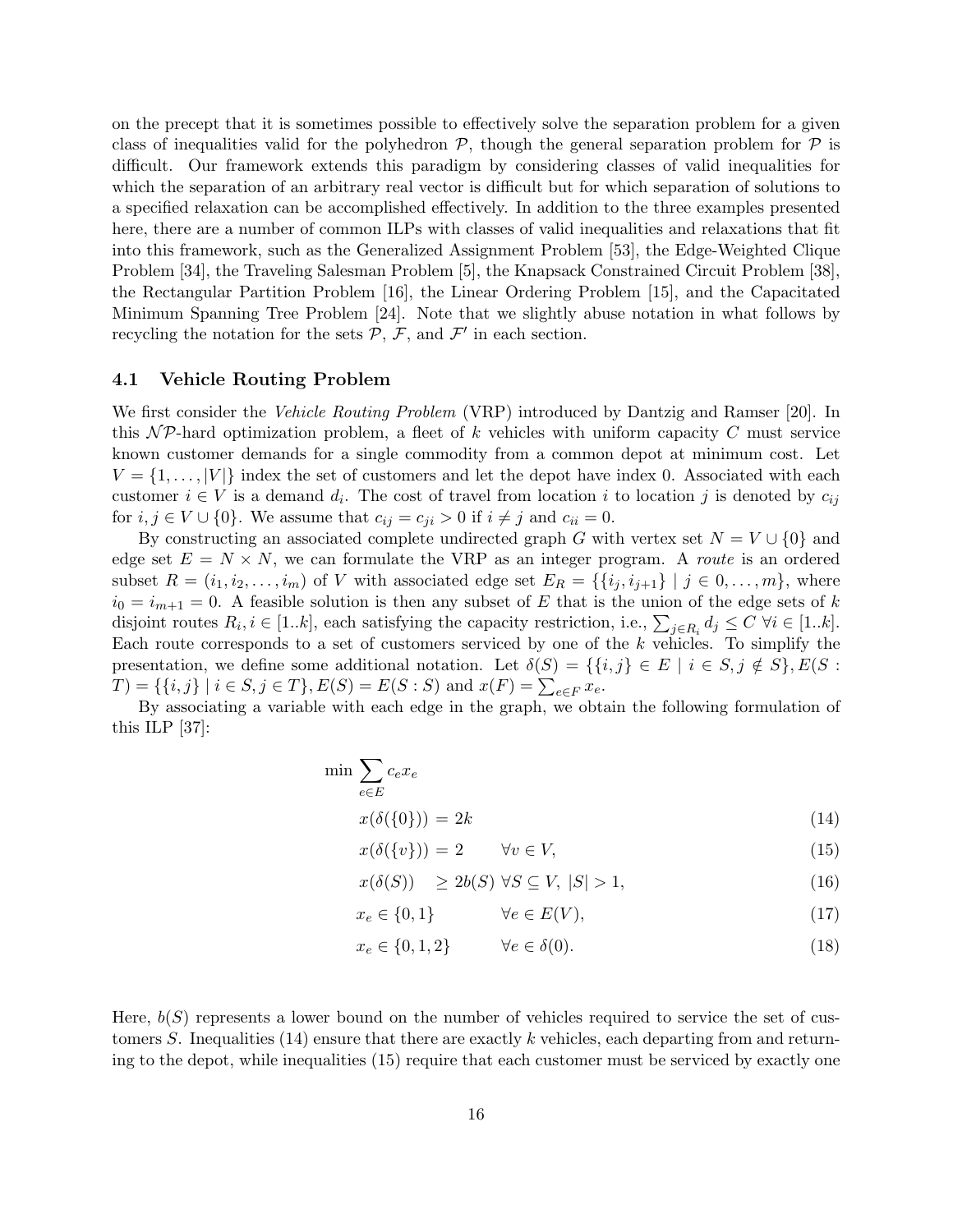vehicle. Inequalities (16), known as the generalized subtour elimination constraints (GSECs) can be viewed as a generalization of the subtour elimination constraints from the Traveling Salesman Problem (TSP) and enforce connectivity of the solution, as well as ensuring that no route has total demand exceeding capacity C. For ease of computation, we can define  $b(S) = \left[ \left( \sum_{i \in S} d_i \right) / C \right]$ , a trivial lower bound on the number of vehicles required to service the set of customers S.

Returning to our earlier notation and setup, the set of feasible solutions to the VRP is

$$
\mathcal{F} = \{ x \in \mathbb{R}^E \mid x \text{ satisfies } (14) - (18) \},
$$

and  $\mathcal{P} = \text{conv}(\mathcal{F})$  is then the VRP polytope. Many classes of valid inequalities for the VRP polytope have been reported in the literature (see [49] for a survey). Significant effort has been devoted to developing efficient algorithms for separating an arbitrary fractional point using these classes of inequalities (see [43] for recent results).

For dynamic tightening of the explicit polyhedron, we concentrate here on the separation of GSECs. The separation problem for GSECs is  $N\mathcal{P}$ -complete (see [4]), even when  $b(S)$  is taken to be  $\left[\left(\sum_{i\in S}d_i\right)/C\right]$ , as above. In [43], Lysgaard et al. review standard heuristic procedures for separating arbitrary fractional solutions from the GSEC polyhedron (the polyhedron described by all GSECs). Although GSECs are part of the formulation presented above, there are exponentially many of them, so they must either be generated dynamically or included as part of the description of the implicit polyhedron. We discuss three alternatives for the implicit polyhedron: the Perfect b-Matching polytope, the Degree-constrained k-Tree polytope, and the Multiple Traveling Salesman polytope. For each of these alternatives, solutions to the relaxation can be easily separated from the GSEC polyhedron.

Perfect b-Matching Problem. With respect to the graph G, the Perfect b-Matching Problem is to find a minimum weight subgraph of G such that  $x(\delta(v)) = b_v \,\forall v \in V$  for some  $b \in \mathbb{Z}_+^N$ . By dropping the GSECs from the VRP formulation, we obtain an instance of the Perfect b-Matching Problem with associated implicit polyhedron  $\mathcal{P}' = \text{conv}(\mathcal{F}')$ , where

$$
\mathcal{F}' = \{ x \in \mathbb{R}^E \mid x \text{ satisfies (14), (15), (17), (18)} \}.
$$

In [48], Müller-Hannemann and Schwartz present several efficient polynomial algorithms for solving the Perfect b-Matching Problem. Note that in this case, the explicit polyhedron needed to completely describe the VRP polyhedron includes the GSECs (16). In practice, however, we start with the explicit polyhedron  $\mathcal{Q}''$  comprised of a small set of GSECs and generate the others dynamically, as described earlier.

In [47], Miller uses the b-matching relaxation to solve the VRP by branch, relax, and cut. He suggests separating members of  $\mathcal{F}'$  from the GSEC polytope as follows. Consider a member s of  $\mathcal{F}'$ and its support graph  $G_s$  (a b-matching). If  $G_s$  is disconnected, then each component immediately induces a violated GSEC. On the other hand, if  $G_s$  is connected, we first remove the edges incident with the depot vertex and find the connected components, which comprise the routes described earlier. To identify a violated GSEC, we compute the total demand of each route, checking whether it exceeds capacity. If not, the solution is feasible for the original ILP and does not violate any GSECs. If so, the set S of customers on any route whose total demand exceeds capacity induces a violated GSEC. This separation routine runs in  $O(n)$  time and can be used in any of the integrated decomposition methods previously described. Figure 7 gives an optimal fractional solution (a) to an LP relaxation of the VRP expressed as a convex combination of two b-matchings (b) and (c).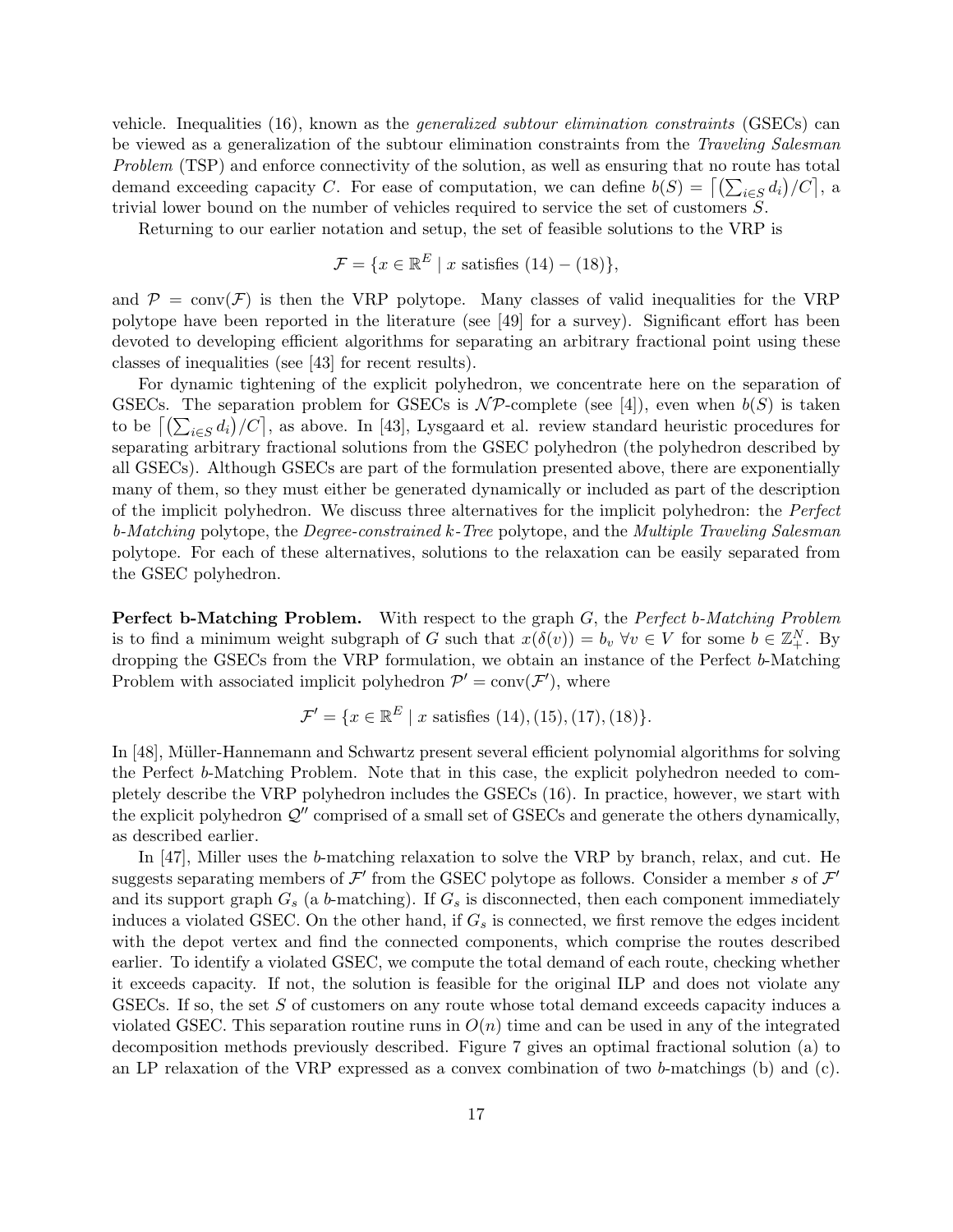In this example, the capacity  $C = 35$  and by inspection we find a violated GSEC in the second b-matching (c) with  $S$  equal to the indicated component. This inequality is also violated by the optimal fractional solution, since  $\hat{x}(\delta(S)) = 3.0 < 4.0 = 2b(S)$ .

**Minimum Degree-constrained k-Tree Problem.** A k-tree is defined as a spanning subgraph of G that has  $|V|+k$  edges (recall that G has  $|V|+1$  vertices). A degree-constrained k-tree (k-DCT), as defined by Fisher in [23], is a k-tree with degree 2k at node 0. The Minimum k-DCT Problem is that of finding a minimum cost  $k$ -DCT, where the cost of a  $k$ -DCT is the sum of the costs on the edges present in the k-DCT. Fisher [23] introduced this relaxation of the VRP as part of a Lagrangian relaxation-based algorithm for solving the VRP.

The k-DCT polyhedron is obtained by first adding the redundant constraint

$$
x(E) = |V| + k,\tag{19}
$$

which holds for any  $x \in \mathcal{P}$ , then deleting the degree constraints (15), and relaxing the capacity to  $C = \sum_{i \in S} d_i$ . Relaxing the capacity gives  $b(S) = 1$  for all  $S \subseteq V$ , and effectively replaces (16) with

$$
\sum_{e \in \delta(S)} x_e \ge 2, \forall S \subseteq V, |S| > 1.
$$
\n
$$
(20)
$$

The implicit polyhedron is then defined to be  $\mathcal{P}' = \text{conv}(\mathcal{F}')$ , where

$$
\mathcal{F}' = \{ x \in \mathbb{R}^E \mid x \text{ satisfies (14), (17), (19), (20)} \}.
$$

The explicit polyhedron is then initially described by the constraints (15). In [63], Wei and Yu give an algorithm for solving the Minimum k-DCT Problem with running time  $O(|V|^2 \log |V|)$ . In [46], Martinhon et al. study the use of the  $k$ -DCT relaxation for the VRP in the context of branch, relax and cut. Again, consider separating a member s of  $\mathcal{F}'$  from the polyhedron defined by all GSECs. It is easy to see that for GSECs, an algorithm identical to that described above can be applied. Figure 7 gives the optimal fractional solution (a) expressed as a convex combination of four k-DCTs  $(d)$ –(g). Removing the depot edges, and checking each component's demand, we easily identify the violated GSEC indicated in (g).

Multiple Traveling Salesman Problem. The Multiple Traveling Salesman Problem (k-TSP) is an uncapacitated version of the VRP obtained by adding the degree constraints to the k-DCT polyhedron. The implicit polyhedron is then defined as  $\mathcal{P}' = \text{conv}(\mathcal{F}')$ , where

$$
\mathcal{F}' = \{ x \in \mathbb{R}^E \mid x \text{ satisfies (14), (15), (17), (18), (20)} \}.
$$

Although the k-TSP is an  $N\mathcal{P}$ -hard optimization problem, small instances can be solved effectively by transformation into an equivalent TSP obtained by adjoining to the graph  $k-1$  additional copies of vertex 0 and its incident edges. In this case, we again start with the explicit polyhedron comprised of a small set of GSECs and generate the others dynamically. In [57], Ralphs et al. report on an implementation of branch, decompose and cut using the k-TSP as a relaxation.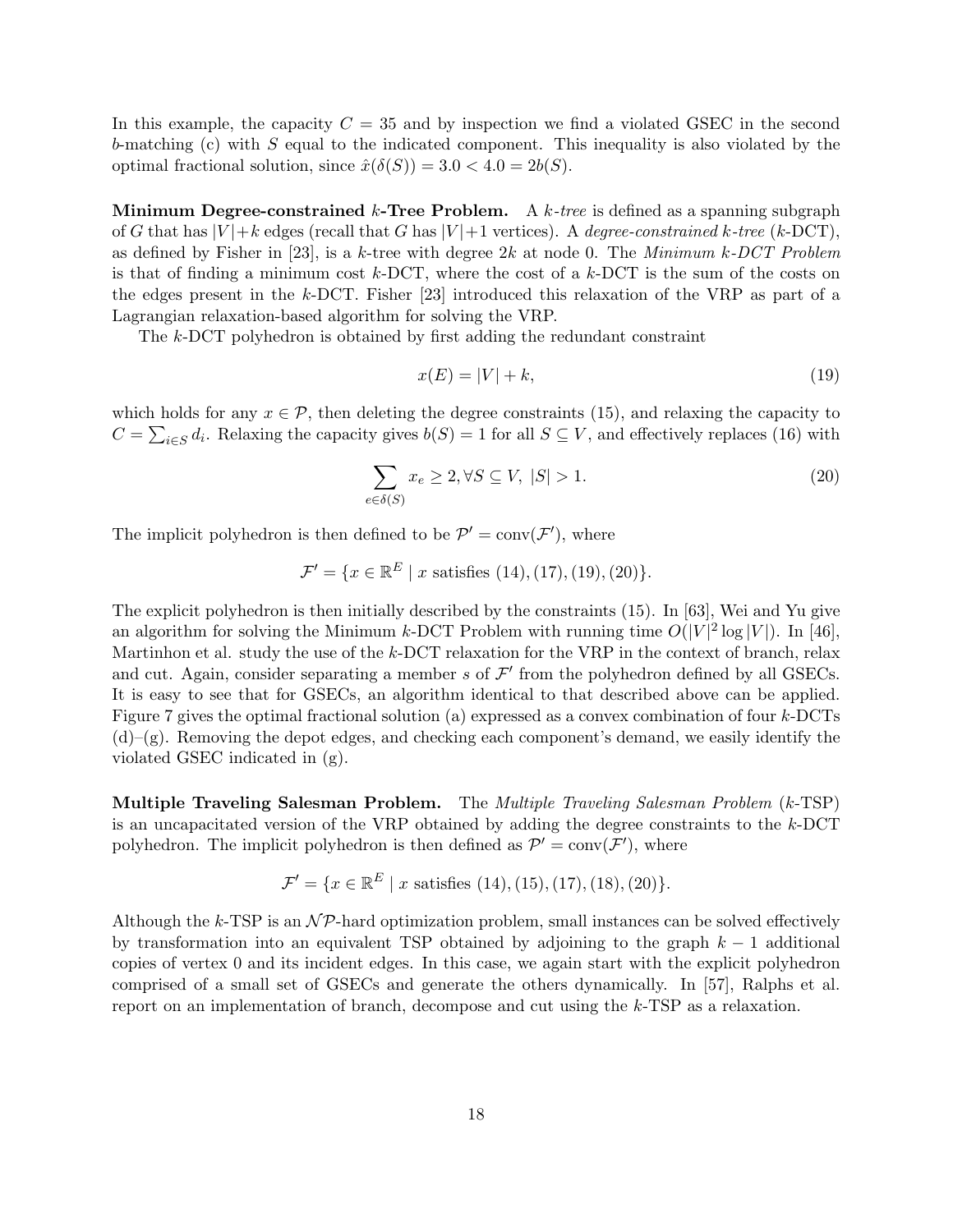

Figure 7: Example of a decomposition into  $b\text{-} {\rm Matchings}$  and  $k\text{-} {\rm DCTs}$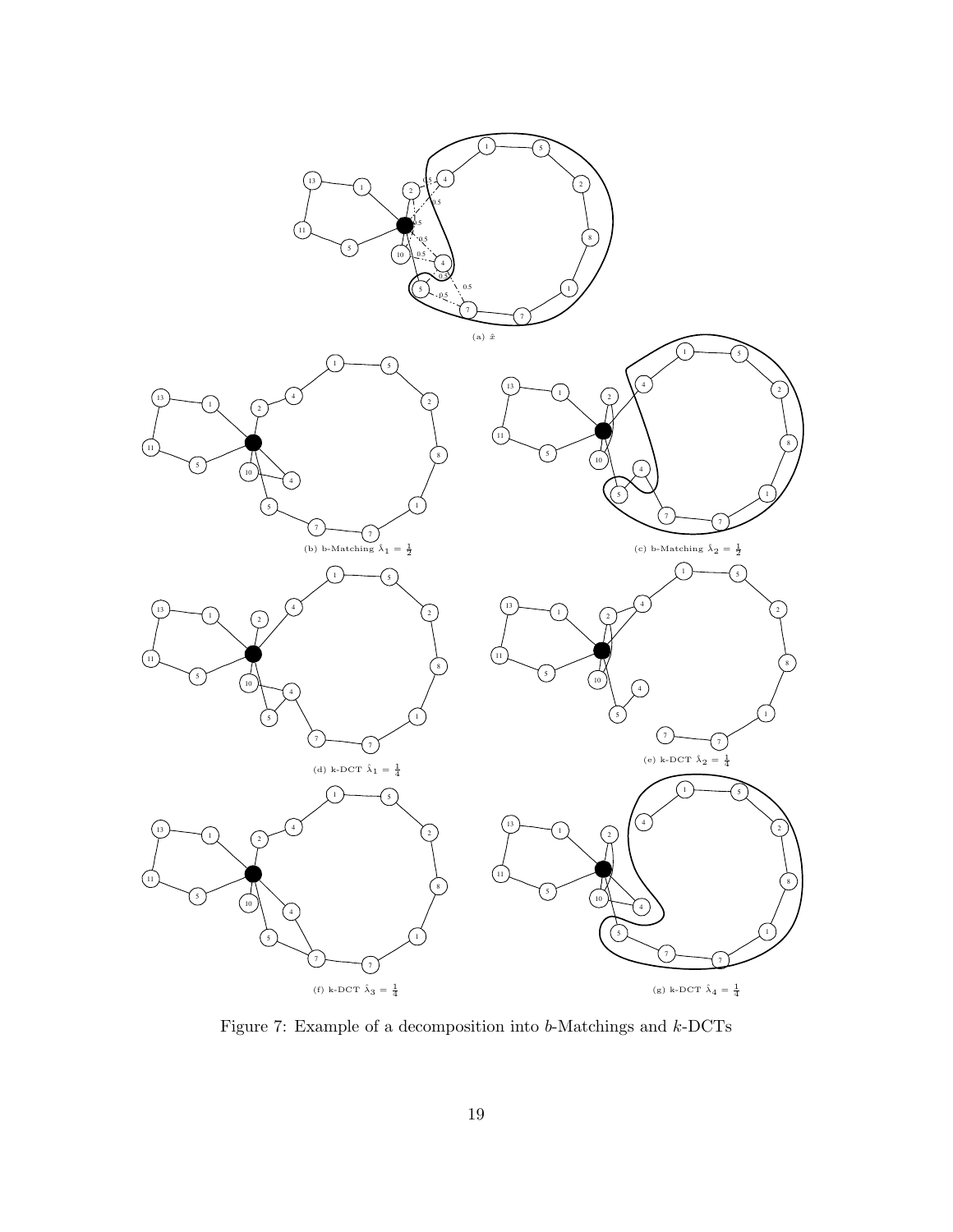#### 4.2 Three-Index Assignment Problem

The *Three-Index Assignment Problem* (3AP) is that of finding a minimum-weight partition of the vertices of a complete tri-partite graph  $K_{n,n,n}$  into cliques of size three. Let I, J and K be the three vertex sets defining the tri-partite graph, with  $|I| = |J| = |K| = n$ , and let  $H = I \times J \times K$ be the set of all cliques of size three. By associating a variable with each member of  $H$ , 3AP can be formulated as the following binary integer program:

$$
\min \sum_{(i,j,k)\in H} c_{ijk} x_{ijk}
$$
\n
$$
\sum_{(j,k)\in J\times K} x_{ijk} = 1, \forall i \in I,
$$
\n(21)

$$
\sum_{(i,k)\in I\times K} x_{ijk} = 1, \forall j \in J,
$$
\n(22)

$$
\sum_{(i,j)\in I\times J} x_{ijk} = 1, \forall k \in K,
$$
\n(23)

$$
x_{ijk} \in \{0, 1\} \qquad , \ \forall (i, j, k) \in H. \tag{24}
$$

A number of applications of 3AP, which is known to be  $N\mathcal{P}$ -hard [25], can be found in the literature (see Piersjalla [18,19]). The set of feasible solutions to 3AP is

$$
\mathcal{F} = \{x \in \mathbb{R}^H \mid x \text{ satisfies (21)} - (24)\},\
$$

and  $P = \text{conv}(\mathcal{F})$  is then the 3AP polytope.

In [7], Balas and Saltzman study the polyhedral structure of the 3AP polytope and introduce several classes of facet-inducing inequalities. Let  $u, v \in H$  and define  $|u \cap v|$  to be the number of coordinates for which the vectors u and v have the same value. Let  $C(u) = \{w \in H \mid |u \cap w| = 2\}$ and  $C(u, v) = \{w \in H \mid |u \cap w| = 1, |w \cap v| = 2\}$ . We consider two classes of facet-inducing inequalities for P. For  $u \in H$  and any  $x \in \mathcal{P}$ , we have

$$
x_u + \sum_{w \in C(u)} x_w \le 1,\tag{25}
$$

yielding a class of inequalities whose members are referred to by the label  $Q_1(u)$ , as in [7]. Similarly, for  $u, v \in H$  with  $|u \cap v = 0|$  and any  $x \in \mathcal{P}$ , we have

$$
x_u + \sum_{w \in C(u,v)} x_w \le 1,\tag{26}
$$

yielding a class of inequalities whose members are referred to by the label  $P_1(u, v)$ , also as in [7]. In [6], Balas and Qi describe algorithms that solve the separation problem for the polyhedra defined by the inequalities in these two classes in  $O(n^3)$  time.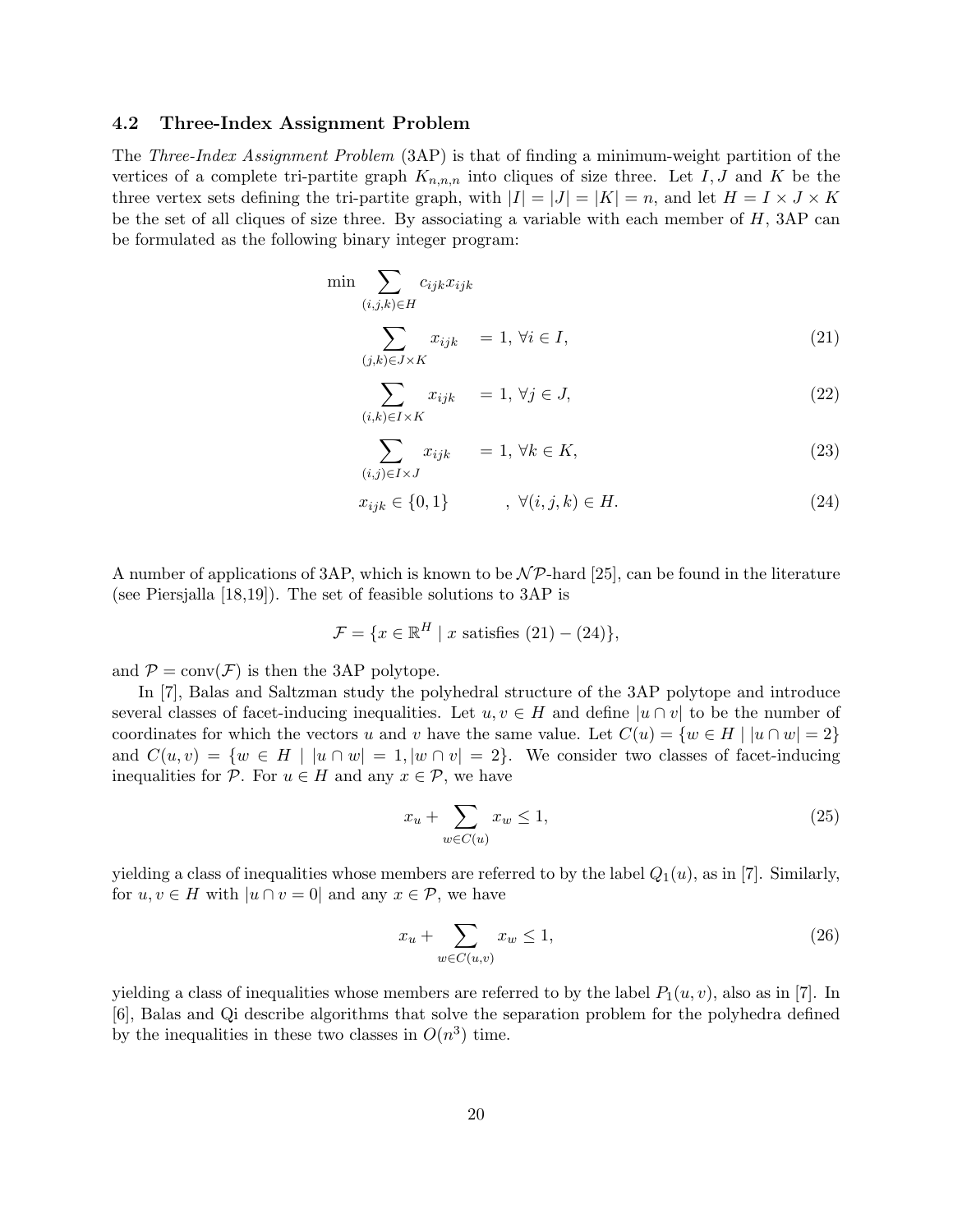

Figure 8: Example of a decomposition into assignments.

Balas and Saltzman consider the use of the classical Assignment Problem (AP) as a relaxation of 3AP in an early implementation of branch, relax, and cut [8]. Following their lead, we define the implicit polyhedron to be  $\mathcal{P}' = \text{conv}(\mathcal{F}')$ , where

$$
\mathcal{F}' = \{ x \in \mathbb{R}^H \mid x \text{ satisfies (22)} - (24) \}.
$$

The explicit polyhedron is then initially described by the constraints (21). The AP can be solved in  $O(n^{5/2} \log(nC))$  time, where  $C = \max_{w \in H} c_w$ , by the cost-scaling algorithm [2]. Consider separating a member s of  $\mathcal{F}'$  from the polyhedron defined by  $Q_1(u)$  for all  $u \in H$ . Let  $L(s)$  be the set of n triplets corresponding to the nonzero components of s (the assignment from  $J$  to  $K$ ). It is easy to see that if there exist  $u, v \in L(s)$  such that  $u = (i_0, j_0, k_0)$  and  $v = (i_0, j_1, k_1)$ , i.e., the assignment overcovers the set I, then both  $Q_1(i_0, j_0, k_1)$  and  $Q_1(i_0, j_1, k_0)$  are violated by s. Figure 8 shows the decomposition of an optimal fractional solution  $\hat{x}$  (a) into a convex combination of assignments (b-d). The pair of triplets  $(0,3,1)$  and  $(0,0,3)$  satisfies the condition just discussed and identifies two violated valid inequalities,  $Q_1(0,3,3)$  and  $Q_1(0,0,1)$  that are violated by the second assignment, shown in (c). The latter is also violated by  $\hat{x}$  and is illustrated in (e). This separation routine runs in  $O(|V|)$  time.

Now consider separating a member s of  $\mathcal{F}'$  from the polyhedron defined by  $P_1(u, v)$  for all  $u, v \in H$ . As above, for any pair of assignments that correspond to nonzero components of s and have the form  $(i_0, j_0, k_0), (i_0, j_1, k_1)$ , we know s violates  $P_1((i_0, j_0, k_0), (i, j_1, k_1))$ ,  $\forall i \neq i_0$  and  $P_1((i_0, j_1, k_1), (i, j_0, k_0)), \forall i \neq i_0$ . In Figure 8, the second assignment (c) violates  $P_1((0, 0, 3), (1, 3, 1)).$ This inequality is also violated by  $\hat{x}$  and is illustrated in (f). Once again, this separation routine runs in  $O(n)$  time.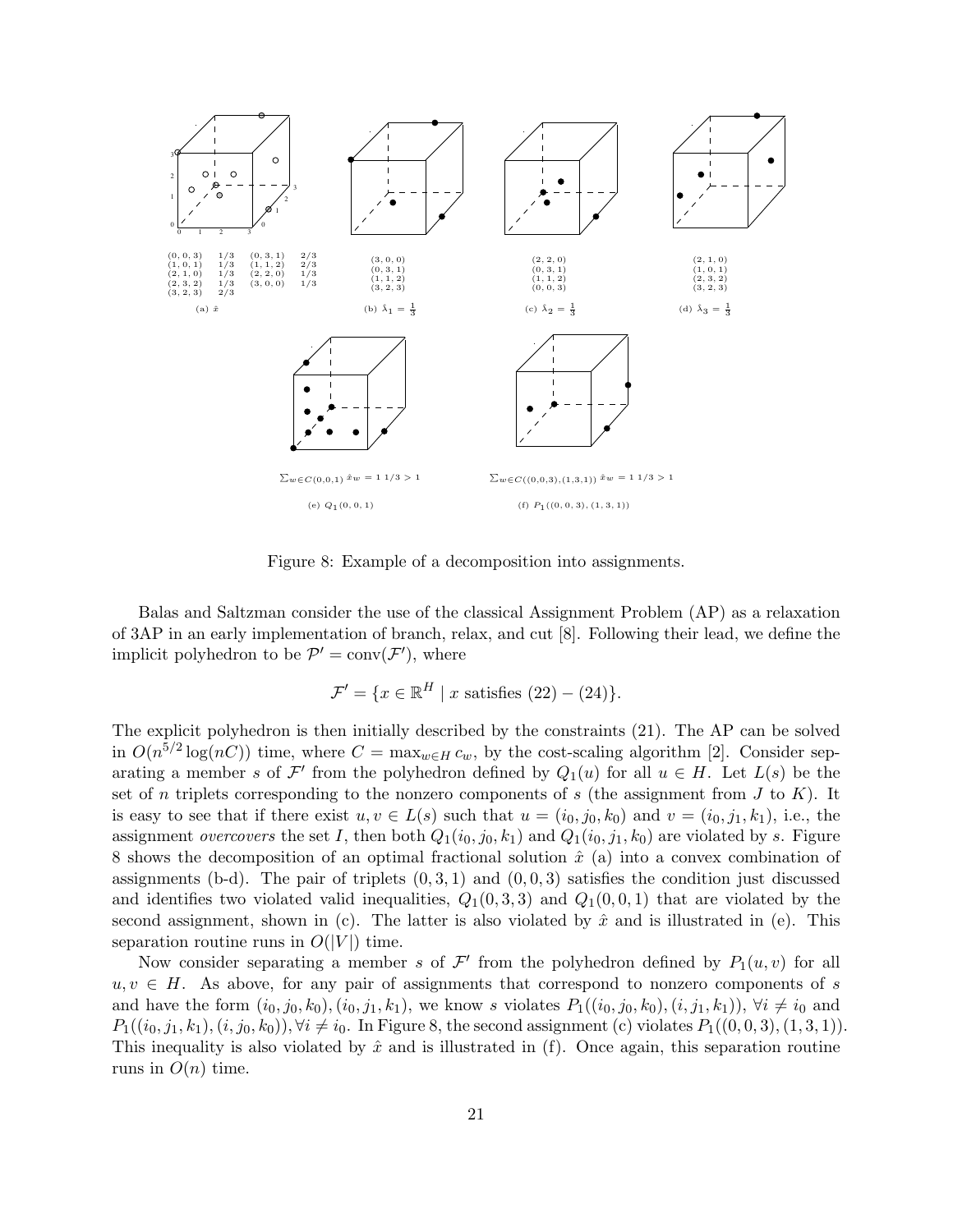#### 4.3 Steiner Tree Problem

Let  $G = (V, E)$  be a complete undirected graph with vertex set  $V = \{1, ..., |V|\}$ , edge set E, and a positive weight  $c_e$  associated with each edge  $e \in E$ . Let  $T \subseteq V$  define the set of terminals. The Steiner Tree Problem (STP), which is  $\mathcal{NP}$ -hard, is that of finding a subgraph that spans T (called a Steiner tree) and has minimum edge cost. In [13], Beasley formulated the STP as a side constrained Minimum Spanning Tree Problem (MSTP) as follows. Let  $r \in T$  be a given terminal and consider an artificial vertex 0. Construct the augmented graph  $\bar{G} = (\bar{V}, \bar{E})$  where  $\bar{V} = V \cup \{0\}$ and  $\overline{E} = E \cup \{\{i,0\} \mid i \in (V \setminus T) \cup \{r\}\}\$ . Let  $c_{i0} = 0$  for all  $i \in (V \setminus T) \cup \{r\}\$ . The STP is then equivalent to finding a minimum spanning tree (MST) in  $G$  subject to the additional restriction that any vertex  $i \in (V \setminus T)$  incident to an edge  $\{i, 0\} \in E$  must have degree one.

By associating a binary variable  $x_e$  with each edge  $e \in E$ , indicating whether or not the edge is selected, we can formulate the STP as the following integer program:

$$
\min \sum_{e \in E} c_e x_e
$$
  

$$
x(\bar{E}) = |\bar{V}| - 1,
$$
 (27)

$$
x(E(S)) \le |S| - 1, \ \forall S \subseteq \bar{V},\tag{28}
$$

$$
x_{i0} + x_e \le 1, \qquad \forall e \in \delta(i), i \in (V \setminus T), \tag{29}
$$

$$
x_e \in \{0, 1\} \qquad , \ \forall e \in \bar{E}, \tag{30}
$$

Inequalities  $(27)$  and  $(28)$  ensure that the solution forms a spanning tree on G. Inequalities  $(28)$ are subtour elimination constraints (similar to those used in the TSP). Inequalities (29) are the side constraints that ensure the solution can be converted to a Steiner tree by dropping the edges in  $E \setminus E$ .

The members of

$$
\mathcal{F} = \{ x \in \mathbb{R}^{\bar{E}} \mid x \text{ satisfies } (27) - (30) \}
$$

then correspond to feasible solutions of the STP and we call  $\mathcal{P} = \text{conv}(\mathcal{F})$  the STP polytope. We consider two classes of valid inequalities for the STP polytope that are lifted versions of the subtour elimination constraints (SECs). For any  $x \in \mathcal{P}$ , we have

$$
x(E(S)) + x(E(S \setminus T : \{0\})) \le |S| - 1 \,\forall S \subseteq V, S \cap T \neq \emptyset, \text{and} \tag{31}
$$

$$
x(E(S)) + x(E(S \setminus \{v\} : \{0\})) \le |S| - 1 \,\forall S \subseteq V, S \cap T = \emptyset, v \in S. \tag{32}
$$

The class of valid inequalities (31) were independently introduced by Goemans [27], Lucena [40], and Margot, Prodon, and Liebling [44], for another extended formulation of STP. The inequalities (32) were introduced in [27, 44]. The separation problem for inequalities (31) and (32) can be solved in  $O(|V|^4)$  time through a series of max-flow computations.

In [41], Lucena considers the use of MSTP as a relaxation of STP in the context of a branch, relax, and cut algorithm. Inequalities (29) describe the explicit polyhderon, while the implicit polyhedron is defined to be  $\mathcal{P}' = \text{conv}(\mathcal{F}')$ , where

$$
\mathcal{F}' = \{ x \in \mathbb{R}^{\bar{E}} \mid x \text{ satisfies (27), (28), (30)} \}.
$$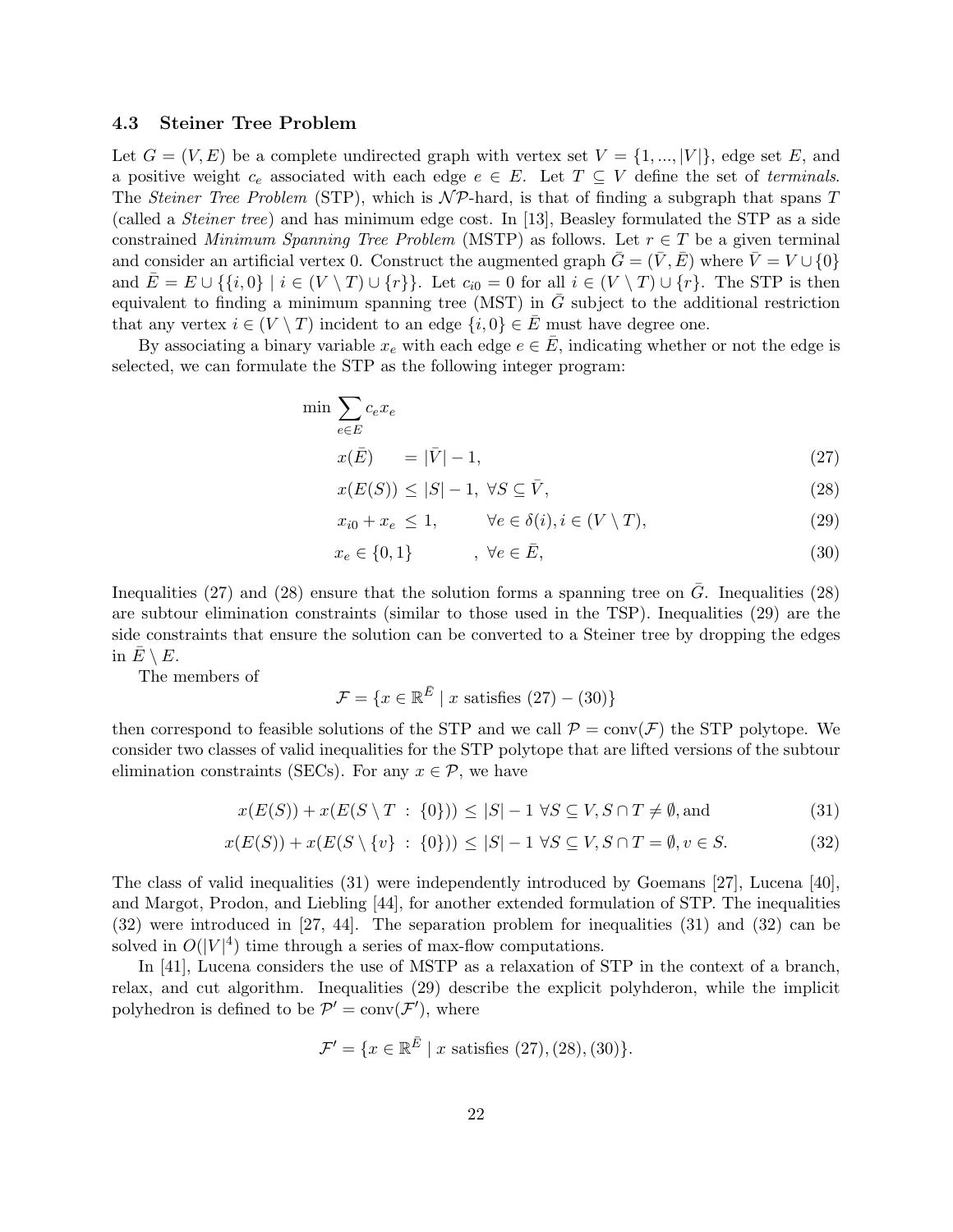

Figure 9: Example of a decomposition into minimum spanning trees.

The MSTP can be solved in  $O(|E| \log |V|)$  time using Prim's algorithm [54]. Consider the separation of a member of  $s \in \mathcal{F}'$  from the polyhedron defined by the lifted subtour inequalities (31) and (32). In order to identify a violated inequality of the form  $(31)$  or  $(32)$  we remove the artificial vertex 0 and find the connected components on the resulting subgraph. Any component of size greater than 1 that does not contain r and does contain a terminal defines a violated SEC  $(31)$ . In addition, if the component does not contain any terminals, then each vertex in the component that was not connected to the artificial vertex defines a violated SEC (32).

Figure 9 shows an optimal fractional solution (a) to an LP relaxation of the STP expressed as a convex combination of two spanning trees (b) and (c). In this figure, the artificial vertex is black, the terminals are gray and  $r = 3$ . By removing the artificial vertex, we easily find a violated SEC by considering the second spanning tree (c) with S equal to the marked component. This inequality is also violated by the optimal fractional solution, since  $\hat{x}(E(S)) + \hat{x}(E(S \setminus T : \{0\})) =$  $3.5 > 3 = |S| - 1$ . It should also be noted that the first spanning tree (b), in this case, is in fact feasible for the original problem.

## 5 Conclusions and Future Work

In this paper, we presented a framework for integrating dynamic cut generation (outer methods) with traditional decomposition methods (inner methods). We have also discussed a paradigm for the generation of improving inequalities based on decomposition and the separation of solutions to a relaxation, a problem that is often much easier than that of separating arbitrary real vectors. Viewing the cutting plane method, Lagrangian relaxation, and Dantzig-Wolfe decomposition in a common algorithmic framework can yield new insight into all three methods. The next step in this research is to complete a computational study that will aid practitioners in making more informed choices between the many possible variants we have discussed. As part of this study, we are implementing a generic framework that will allow users to test these methods simply by providing a relaxation, a solver for that relaxation, and separation routines for solutions to the relaxation. Such a framework will enable access to a wide range of alternatives for computing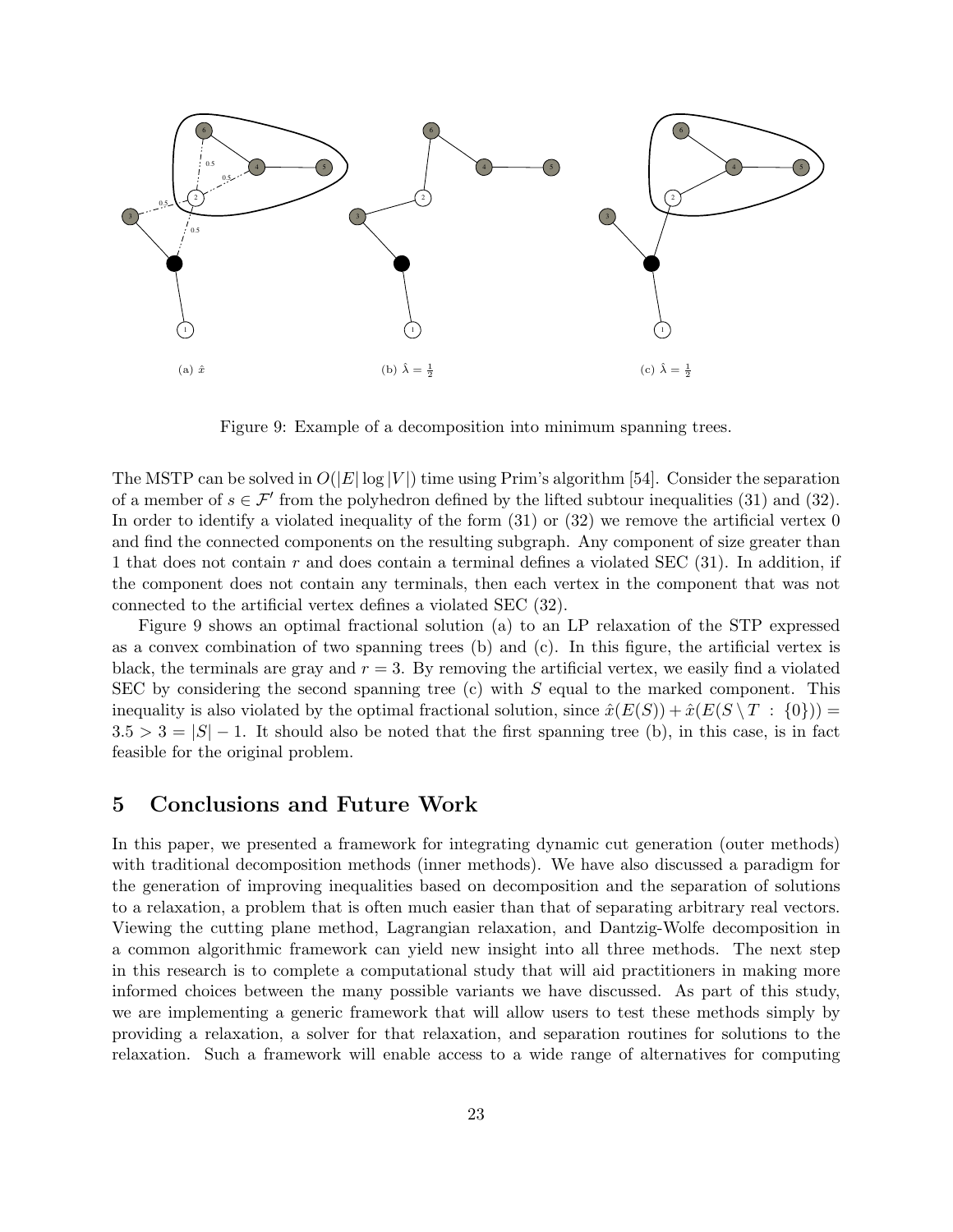bounds using decomposition and cut generation.

## References

- [1] K. Aardal and S. van Hoesel. Polyhedral techniques in combinatorial optimization. Statistica Neerlandica, 50:3–26, 1996.
- [2] R. Ahuja, T. Magnanti, and J. Orlin. Network Flows: Theory, Algorithms, and Applications. Prentice Hall, Englewood Cliffs, NJ, 1993.
- [3] D. Applegate, R. Bixby, V. Chvátal, and W. Cook. TSP cuts which do not conform to the template paradigm. In Computational Combinatorial Optimization, pages 261–303. Springer, 2001.
- [4] P. Augerat, J. M. Belenguer, E. Benavent, A. Corberán, D. Naddef, and G. Rinaldi. Computational Results with a Branch and Cut Code for the Capacitated Vehicle Routing Problem. Technical Report 949-M, Universit´e Joseph Fourier, Grenoble, France, 1995.
- [5] E. Balas and N. Christofides. A restricted Lagrangean approach to the traveling salesman problem. Mathematical Programming, 21:19–46, 1981.
- [6] E. Balas and L. Qi. Linear-time separation algorithms for the three-index assignment polytope. Discrete Applied Mathematics, 43:1–12, 1993.
- [7] E. Balas and M.J. Saltzman. Facets of the three-index assignment polytope. Discrete Applied Mathematics, 23:201–229, 1989.
- [8] E. Balas and M.J. Saltzman. An algorithm for the three-index assignment problem. Operations Research, 39:150–161, 1991.
- [9] F. Barahona and R. Anbil. The volume algorithm: Producing primal solutions with a subgradient method. Mathematical Programming, 87:385–399, 2000.
- [10] F. Barahona and D. Jensen. Plant location with minimum inventory. Mathematical Programming, 83:101–111, 1998.
- [11] C. Barnhart, C. A. Hane, and P. H. Vance. Using branch-and-price-and-cut to solve origindestination integer multi-commodity flow problems. Operations Research, 48:318–326, 2000.
- [12] C. Barnhart, E. L. Johnson, G. L. Nemhauser, M. W. P. Savelsbergh, and P. H. Vance. Branch and price: Column generation for solving huge integer programs. Operations Research, 46:316– 329, 1998.
- [13] J.E. Beasley. A SST-based algorithm for the steiner problem in graphs. Networks, 19:1–16, 1989.
- [14] J.E. Beasley. Lagrangean relaxation. In C.R. Reeves, editor, Modern Heuristic Techniques for Combinatorial Optimization. John Wiley & Sons, New York, 1993.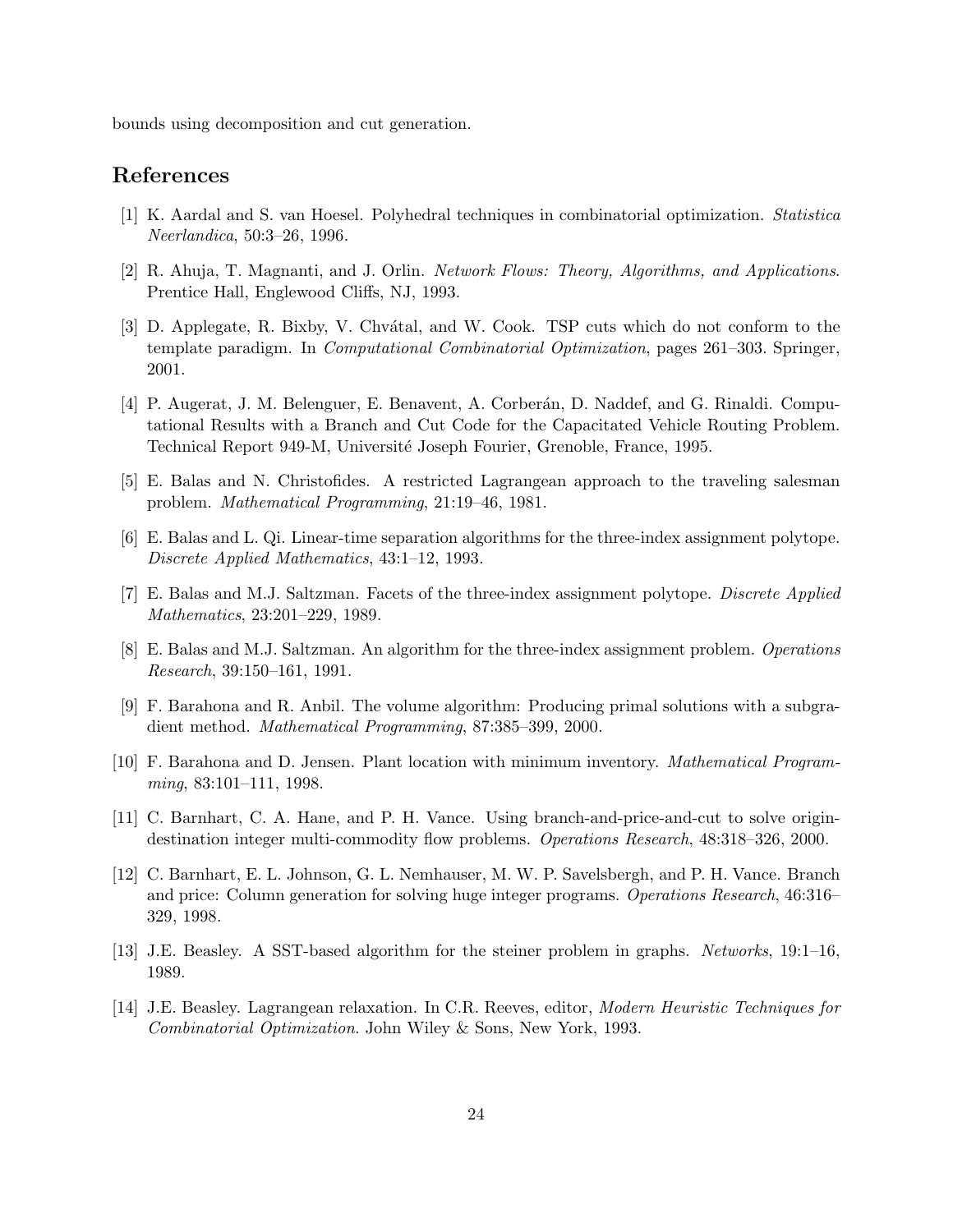- [15] A. Belloni and A. Lucena. A Lagrangian heuristic for the linear ordering problem. In M.G.C. Resende and J. Pinho de Sousa, editors, Metaheuristics: Computer Decision-Making, pages 123–151. Kluwer Academic, 2003.
- [16] F. C. Calheiros, A. Lucena, and C. de Souza. Optimal rectangular partitions. Networks, 41:51–67, 2003.
- [17] A. Caprara, M. Fischetti, and P. Toth. Algorithms for the set covering problem. Annals of Operations Research, 98:353–371, 2000.
- [18] P. Carraresi, A. Frangioni, and M. Nonato. Applying bundle methods to optimization of polyhedral functions: An applications-oriented development. Technical Report TR-96-17, Universitá di Pisa, 1996.
- [19] G. B. Dantzig and P. Wolfe. Decomposition principle for linear programs. Operations Research, 8(1):101–111, 1960.
- [20] G.B. Dantzig and R.H. Ramser. The truck dispatching problem. Management Science, 6:80–91, 1959.
- [21] M. Poggi de Aragão and E. Uchoa. Integer program reformulation for robust branch-and-cutand-price. Working paper, Pontifíca Universidade Católica do Rio de Janeiro, 2004. Available from http://www.inf.puc-rio.br/˜uchoa/doc/rbcp-a.pdf.
- [22] M.L. Fisher. The Lagrangian relaxation method for solving integer programming problems. Management Science, 27:1–18, 1981.
- [23] M.L. Fisher. Optimal solution of vehicle routing problems using minimum k-trees. Operations Research, 42:626–642, 1994.
- [24] R. Fukasawa, M. Poggi de Arag˜ao, M. Reis, and E. Uchoa. Robust branch-and-cut-and-price for the capacitated minimum spanning tree problem. In *Proceedings of the International Network* Optimization Conference, pages 231–236, Evry, France, 2003.
- [25] M. R. Garey and D. S. Johnson. Computers and Intractability: A Guide to the Theory of NP-Completeness. W. H. Freeman and Company, New York, 1979.
- [26] A. Geoffrion. Lagrangian relaxation for integer programming. Mathematical Programming Study, 2:82–114, 1974.
- [27] M.X. Goemans. The steiner tree polytope and related polyhedra. Mathematical Programming, 63:157–182, 1994.
- [28] J. L. Goffin and J. P. Vial. Convex nondifferentiable optimization: A survey focused on the analytic center cutting plane method. Technical Report 99.02, Logilab, Geneva, Switzerland, 1999.
- [29] J. Gondzio and R. Sarkissian. Column generation with a primal-dual method. Technical report, University of Geneva, Logilab, HEC Geneva, 1996.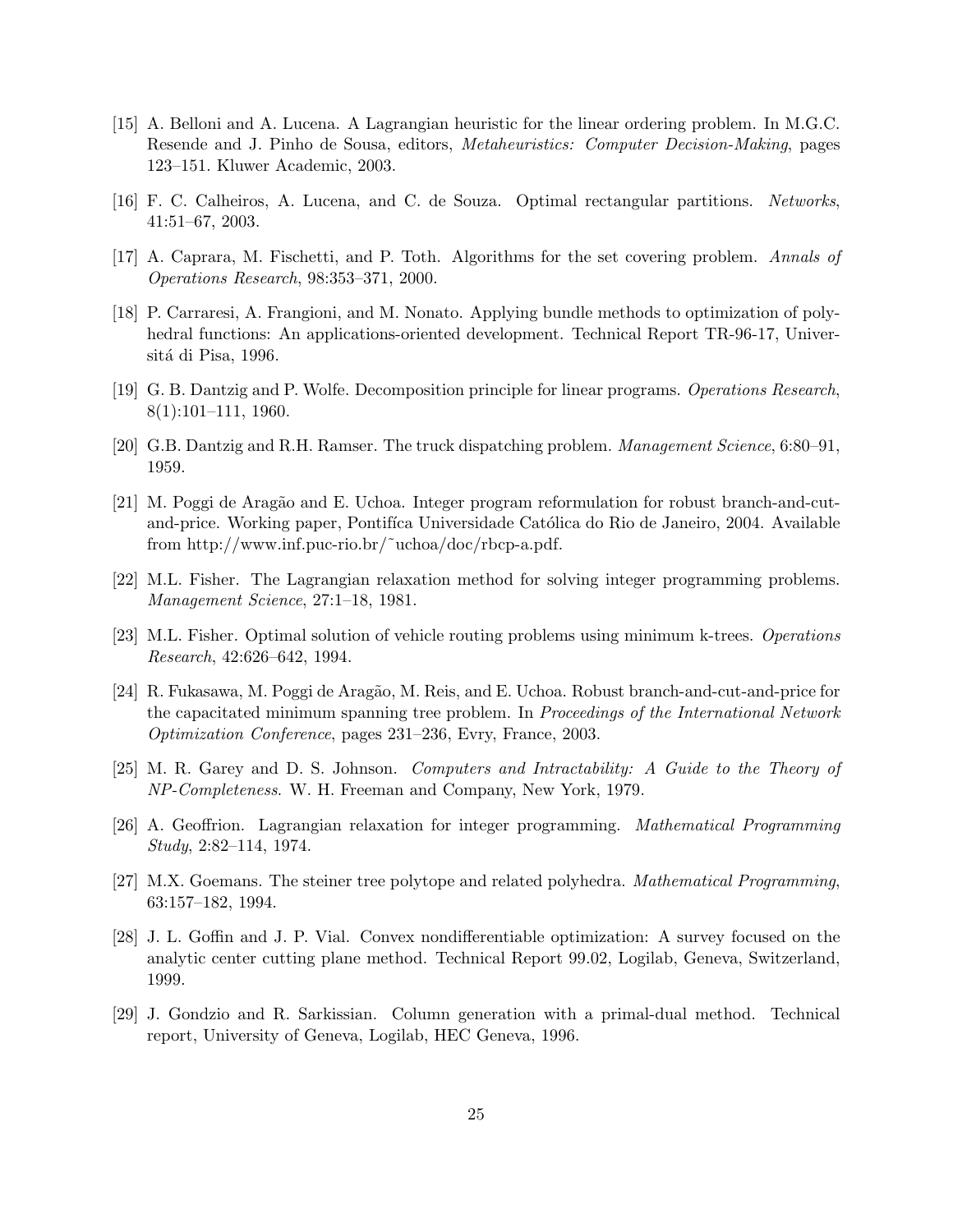- [30] M. Grötschel, L. Lovász, and A. Schrijver. The ellipsoid method and its consequences in combinatorial optimization. Combinatorica, 1:169–197, 1981.
- [31] M. Guignard. Efficient cuts in Lagrangean "relax-and-cut" schemes. European Journal of Operational Research, 105:216–223, 1998.
- [32] M. Guignard. Lagrangean relaxation. Top, 11:151–228, 2003.
- [33] D. Huisman, R. Jans, M. Peeters, and A. Wagelmans. Combining column generation and Lagrangian relaxation. Technical report, Erasmus Research Institute of Management, Rotterdamn, The Netherlands, 2003.
- [34] M. Hunting, U. Faigle, and W. Kern. A Lagrangian relaxation approach to the edge-weighted clique problem. European Journal of Operational Research, 131:119–131, 2001.
- [35] N. Kohl, J. Desrosiers, O.B.G. Madsen, M.M. Solomon, and F. Soumis. 2-path cuts for the vehicle routing problem with time windows. Transportation Science, 33:101–116, 1999.
- [36] L. Kopman. A New Generic Separation Routine and Its Application In a Branch and Cut Algorithm for the Capacitated Vehicle Routing Problem. PhD thesis, Cornell University, May 1999.
- [37] G. Laporte, Y. Nobert, and M. Desrouchers. Optimal routing with capacity and distance restrictions. Operations Research, 33:1050–1073, 1985.
- [38] J. Linderoth and M. Galati. Knapsack constrained circuit problem. Unpublished working paper, 2004.
- [39] M. E. Lübbecke and J. Desrosiers. Selected topics in column generation. Technical Report 008-2004, Technische Universität Berlin, 2004.
- [40] A. Lucena. Tight bounds for the steiner problem in graphs. Talk given at TIMS-XXX-SOBRAPO XXIII Joint International Meeting, Rio de Janeiro, July 1991.
- [41] A. Lucena. Steiner problem in graphs: Lagrangean relaxation and cutting planes. COAL Bulletin, 28:2–8, 1992.
- [42] A. Lucena. Non delayed relax-and-cut algorithms. Annals of Operations Research, 140(1):375– 410, 2005.
- [43] J. Lysgaard, A.N. Letchford, and R.W. Eglese. A new branch-and-cut algorithm for the capacitated vehicle routing problem. Mathematical Programming, 100:423–445, 2004.
- [44] F. Margot, A. Prodon, and T.M. Liebling. Tree polyhedron on 2-tree. Mathematical Programming, 63:183–192, 1994.
- [45] Richard K. Martin. Large Scale Linear and Integer Optimization A Unified Approach. Kluwer, Boston, MA, 1999.
- [46] C. Martinhon, A. Lucena, and N. Maculan. Stronger k-tree relaxations for the vehicle routing problem. European Journal of Operational Research, 158:56–71, 2004.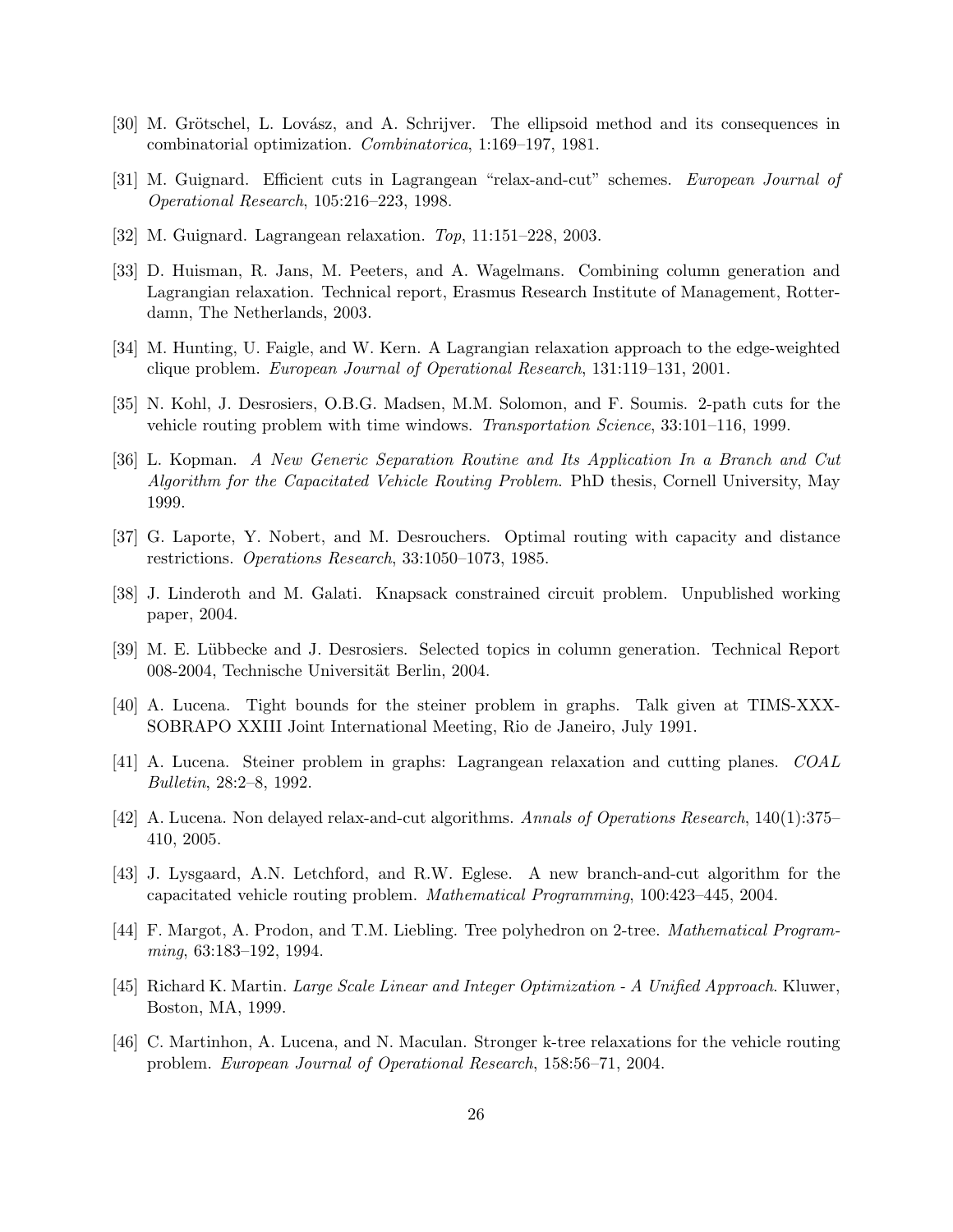- [47] D. Miller. A matching based exact algorithm for capacitated vehicle routing problems. ORSA Journal on Computing, 7:1–9, 1995.
- [48] M. Müller-Hannemann and A. Schwartz. Implementing weighted b-matching algorithms: Towards a flexible software design. In *Proceedings of the Workshop on Algorithm Engineering* and Experimentation (ALENEX99), volume 1619 of Lecture notes in computer science, pages 18–36, Baltimore, MD, 1999. Springer-Verlag.
- [49] D. Naddef and G. Rinaldi. Branch-and-cut algorithms for the capacitated VRP. In P. Toth and D. Vigo, editors, The Vehicle Routing Problem, pages 53–84. SIAM, 2002.
- [50] G.L. Nemhauser and L.A. Wolsey. Integer and Combinatorial Optimization. John Wiley & Sons, Inc., USA, 1st edition, 1988.
- [51] G.L. Nemhauser and L.A. Wolsey. *Integer and Combinatorial Optimization*. Wiley, New York, 1988.
- [52] R.G. Parker and R.L. Rardin. Discrete Optimization. Academic Press Professional, Inc., San Diego, CA, USA, 1988.
- [53] A. Pigatti. Modelos e algoritmos para o problema de aloção generalizada e aplicações. PhD thesis, Pontifícia Universidade Católica do Rio de Janeiro, 2003.
- [54] R. Prim. Shortest connection networks and some generalizations. Bell System Technical Journal, 36:1389–1401, 1957.
- [55] T K Ralphs. Parallel Branch and Cut for Vehicle Routing. PhD thesis, Cornell University, may 1995.
- [56] T K Ralphs and M V Galati. Decomposition in integer programming. In J Karlof, editor, Integer Programming: Theory and Practice, pages 57–110. CRC Press, 2005.
- [57] T K Ralphs, L Kopman, W R Pulleyblank, and L E Trotter Jr. On the capacitated vehicle routing problem. Mathematical Programming, 94:343–359, 2003.
- [58] L. M. Rousseau, M. Gendreau, and D. Feillet. Interior point stabilization for column generation. Working paper, Cahier du Gerad, 2003. Available from http://www.lia.univ-avignon.fr/ fich\_art/380-IPS.pdf.
- [59] V. Chvátal. *Linear Programming*. W.H. Freeman and Company, 1983.
- [60] J.M. van den Akker, C.A.J. Hurkens, and M.W.P. Savelsbergh. Time-indexed formulations for machine scheduling problems: Column generation. INFORMS Journal on Computing, 12:111–124, 2000.
- [61] F. Vanderbeck. Lot-sizing with start-up times. Management Science, 44:1409–1425, 1998.
- [62] F. Vanderbeck. A generic view of Dantzig-Wolfe decomposition in mixed integer programming. Working paper, 2003. Available from http://www.math.ubordeaux.fr/˜fv/papers/dwcPap.pdf.